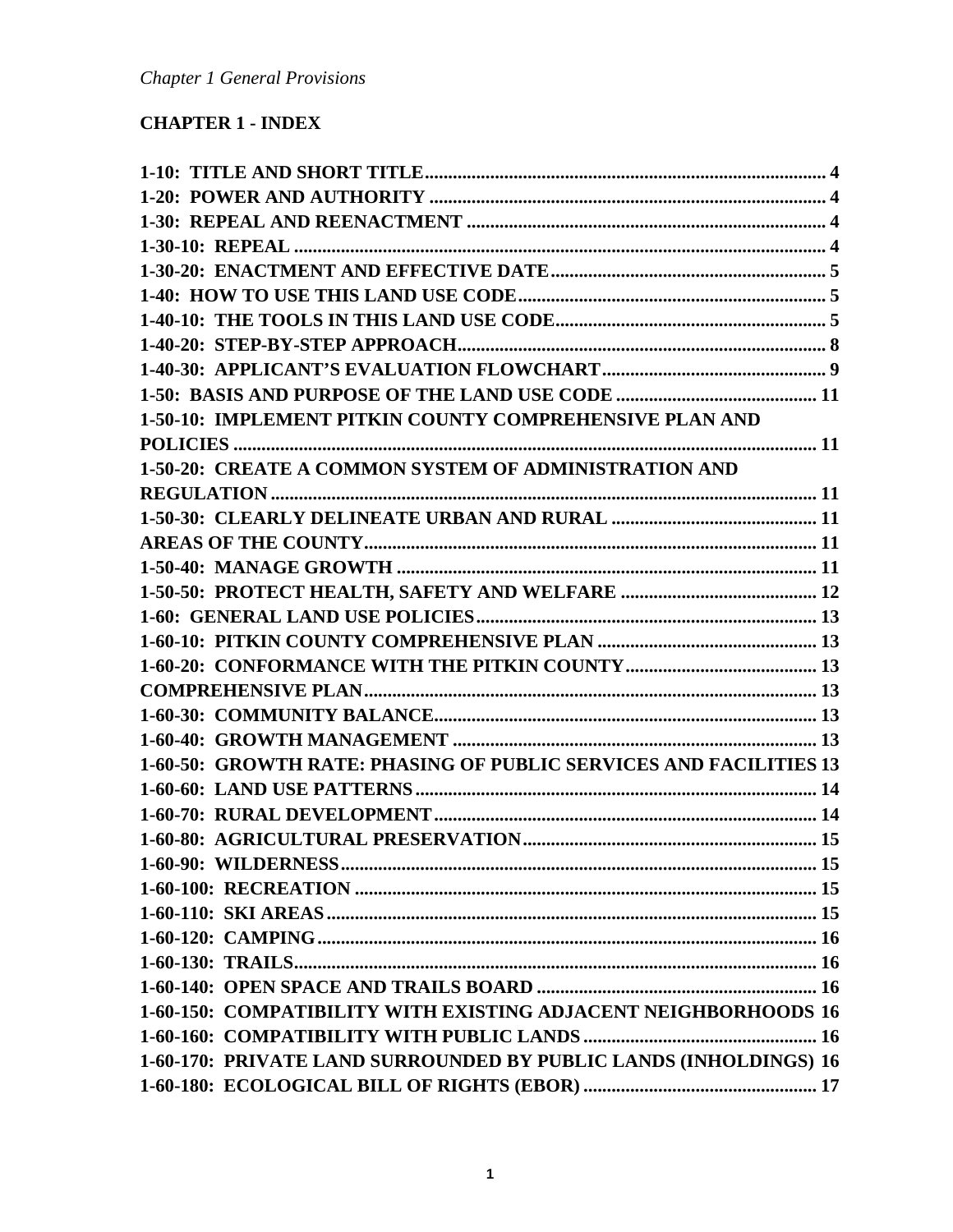| 1-60-190: NATURAL AND MAN-MADE HAZARD AND RESOURCE AREAS  18   |  |
|----------------------------------------------------------------|--|
| 1-60-200: SOIL, SURFICIAL GEOLOGIC CHARACTERISTICS 18          |  |
|                                                                |  |
|                                                                |  |
|                                                                |  |
|                                                                |  |
|                                                                |  |
|                                                                |  |
|                                                                |  |
|                                                                |  |
| 1-60-280: WATER RESOURCES AND AQUATIC/RIPARIAN/WETLAND AREAS19 |  |
|                                                                |  |
|                                                                |  |
|                                                                |  |
|                                                                |  |
|                                                                |  |
|                                                                |  |
|                                                                |  |
|                                                                |  |
|                                                                |  |
|                                                                |  |
|                                                                |  |
| 1-60-390: GENERAL GOVERNMENT/ PUBLIC PARTICIPATION AND         |  |
|                                                                |  |
|                                                                |  |
|                                                                |  |
|                                                                |  |
|                                                                |  |
|                                                                |  |
|                                                                |  |
|                                                                |  |
|                                                                |  |
| 1-80-20: REZONING OR ESTABLISHMENT OF NEW ZONE DISTRICTS  26   |  |
|                                                                |  |
| 1-80-40: PROPERTIES LOCATED IN MORE THAN ONE ZONE DISTRICT  27 |  |
| 1-80-50: PROPERTIES LOCATED IN MORE THAN ONE JURISDICTION 27   |  |
|                                                                |  |
|                                                                |  |
| 1-90-20: CONFLICT WITH OTHER PITKIN COUNTY REGULATIONS 28      |  |
|                                                                |  |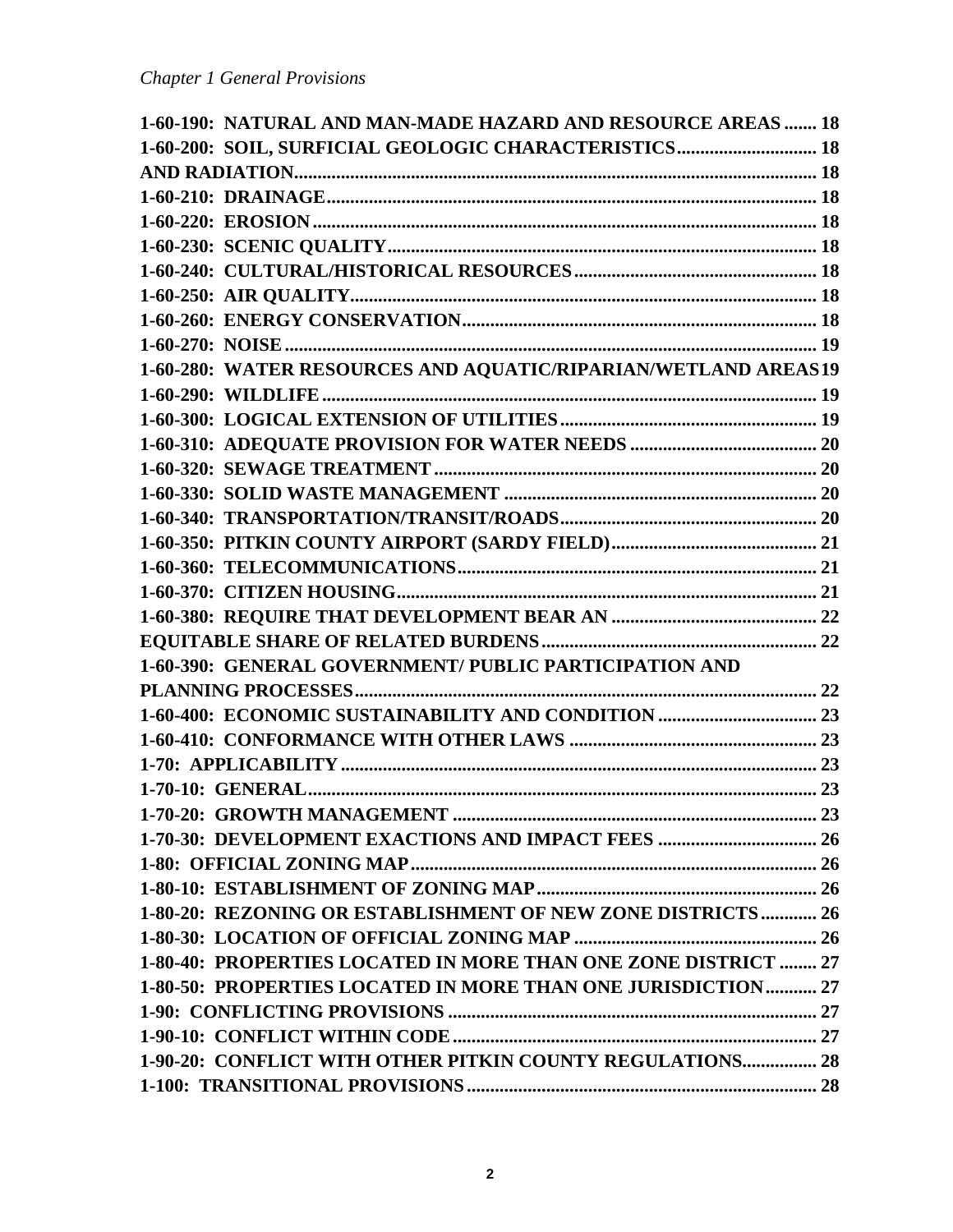| 1-100-30: "1041 REVIEW" APPROVALS DURING PRECEDING THREE YEARS28 |  |
|------------------------------------------------------------------|--|
|                                                                  |  |
|                                                                  |  |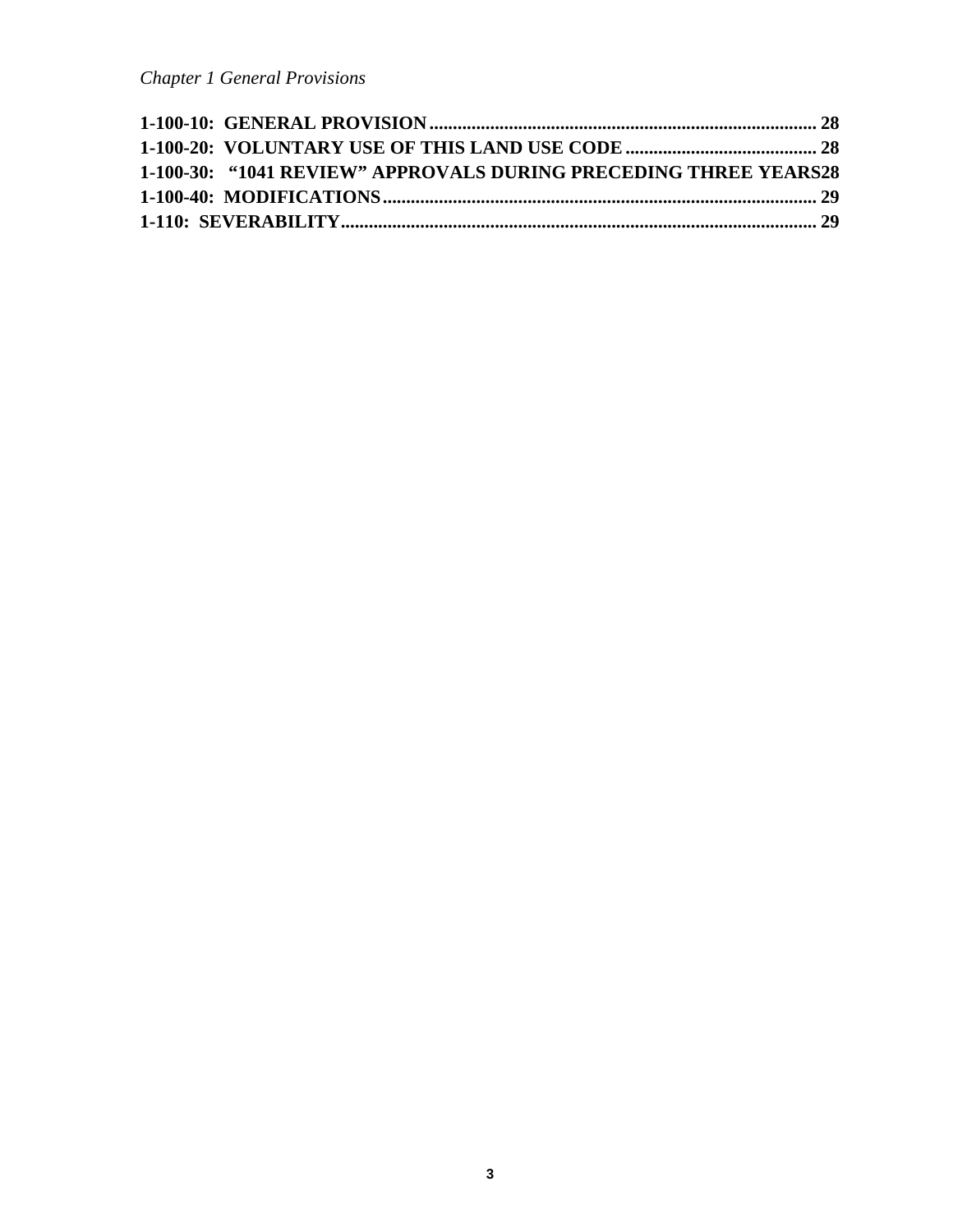# **CHAPTER 1: GENERAL PROVISIONS**

### <span id="page-3-0"></span>**1-10: TITLE AND SHORT TITLE**

This Ordinance, as amended from time to time, shall be known as "The Pitkin County Land Use Code." In this Land Use Code it may be called "this Land Use Code."

#### <span id="page-3-1"></span>**1-20: POWER AND AUTHORITY**

It is the intent of the Board in adopting and enforcing this Land Use Code to exercise all relevant authority and powers conferred on it by the laws of the State of Colorado, including, but not limited to, the following sections of Colorado Revised Statutes, as they may be amended and supplemented from time to time:

- (1) Chapter 28 of Title 30 (County Planning, Zoning, Subdivision);
- (2) Chapter 65.1 of Title 24 (Areas of State Interest);
- (3) Chapter 67 of Title 24 (Planned Unit Development);

(4) Chapter 20 of Title 29 (Local Government Land Use Control Enabling Act and Development Impact Fees);

- (5) Chapter 1 of Title 29 (Administration of Land Development Charges);
- (6) Applicable provisions of Chapter 11 of Title 30 (County Powers and Functions);
- (7) Chapter 68 of Title 24 (Vested Rights);
- (8) Chapter 60 of Title 34 (Oil and Gas Conservation);
- (9) Chapter 15 of Title 30 (Enforcement); and

(10) All other direct and indirect grants of authority to County governments to address land use issues and impacts addressed by this Land Use Code.

### <span id="page-3-2"></span>**1-30: REPEAL AND REENACTMENT**

#### <span id="page-3-3"></span>**1-30-10: REPEAL**

Title 8 of the Pitkin County Code, titled the "Pitkin County Land Use Code," is repealed in its entirety, as of the effective date of the enactment of this Land Use Code.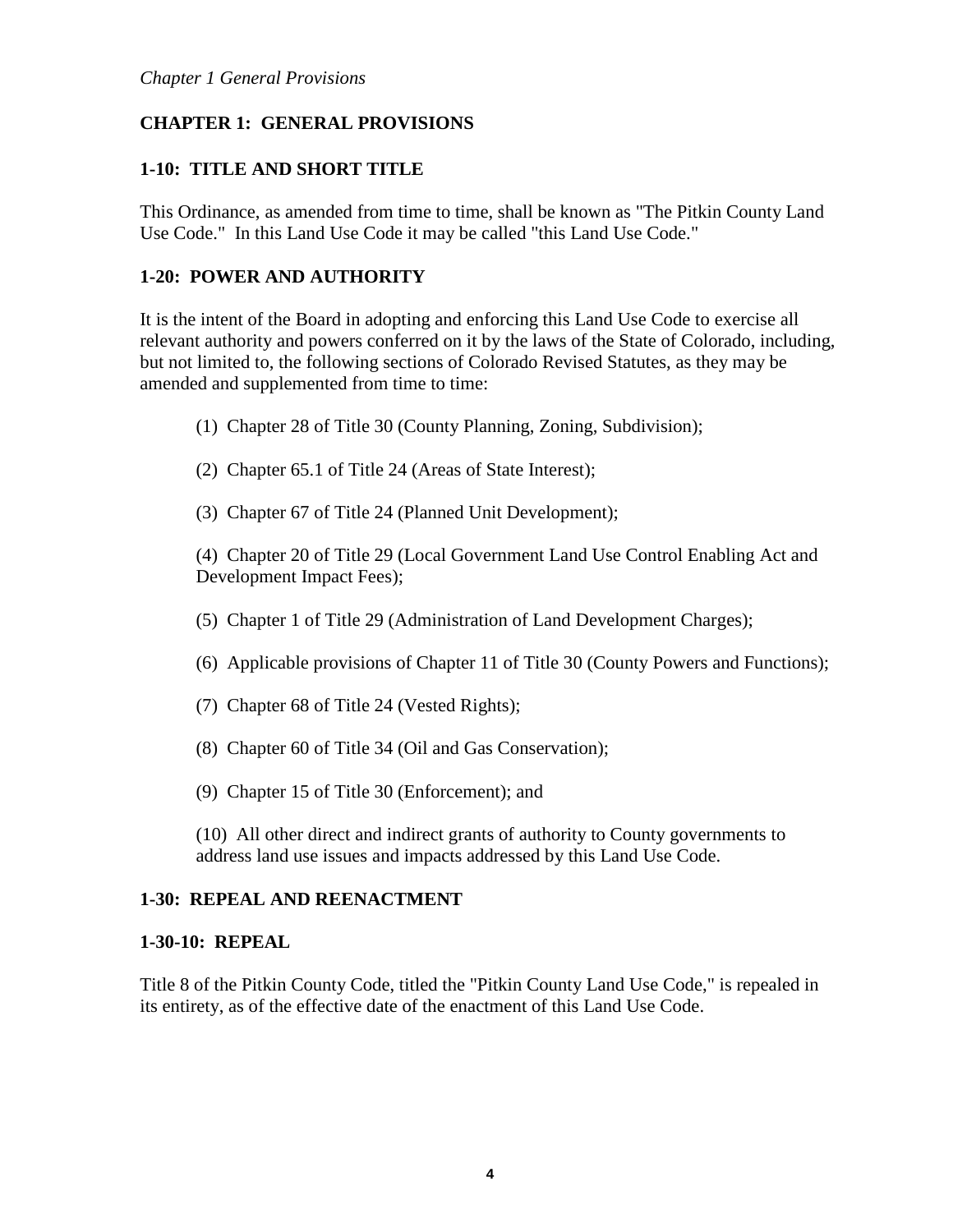## <span id="page-4-0"></span>**1-30-20: ENACTMENT AND EFFECTIVE DATE**

This Land Use Code shall be enacted upon its approval by the Board of County Commissioners, after review and recommendation by the Planning and Zoning Commission and public hearings as required by state law. The effective date of this Land Use Code is July 5, 2006.

## <span id="page-4-1"></span>**1-40: HOW TO USE THIS LAND USE CODE**

### <span id="page-4-2"></span>**1-40-10: THE TOOLS IN THIS LAND USE CODE**

The Pitkin County Comprehensive Plan, which summarizes the key elements of adopted rural neighborhood master plans, put a premium on preserving the rural character of the County. This Land Use Code is intended to implement the Pitkin County Comprehensive Plan and to contain urban growth. To implement that overriding goal of protecting the rural character of the County, Pitkin County uses traditional zoning and subdivision controls plus the following inter-related elements reflected in this Land Use Code.

(a) Location/Urban Growth Boundaries

Pitkin County has worked with the City of Aspen and the Town of Basalt to jointly develop Urban Growth Boundaries (UGBs), which are shown in Chapter 3. Within the limits of the UGBs, development is generally permitted at greater densities, and the uses of land permitted are more comparable to those permitted within the adjacent city or town. Outside the UGBs, the densities and uses of land are generally limited to low density residential uses and agriculture. Zone districts have been grouped into those generally applicable inside or outside the UGBs, and are described in Chapter 3.

► The user should determine (1) whether his or her parcel is located inside or outside of the UGBs, and (2) in which zone district it is located.

(b) Legal Status of Parcel and Development Rights

All residential and non-residential development in Pitkin County must take place on a subdivided lot or other legally created parcel or on a parcel of thirty-five (35) acres or more that is exempt from subdivision approval under Colorado law. The property owner will need to provide evidence that the parcel has development rights associated with it. The owner of a lot or parcel that does not carry with it the right to develop a house may still obtain the right to build a house through the use of transferable development rights or through the growth management system explained in subsection (e) below. Owners of properties that do not have, and do not obtain, the right to build a house or other primary structure on the property may still use the property for economic purposes, including agricultural uses, as set forth in Chapter 4.

► The user should determine whether their lot or tract carries with it the right to develop a house or other primary structure, or whether that right needs to be obtained through some other means.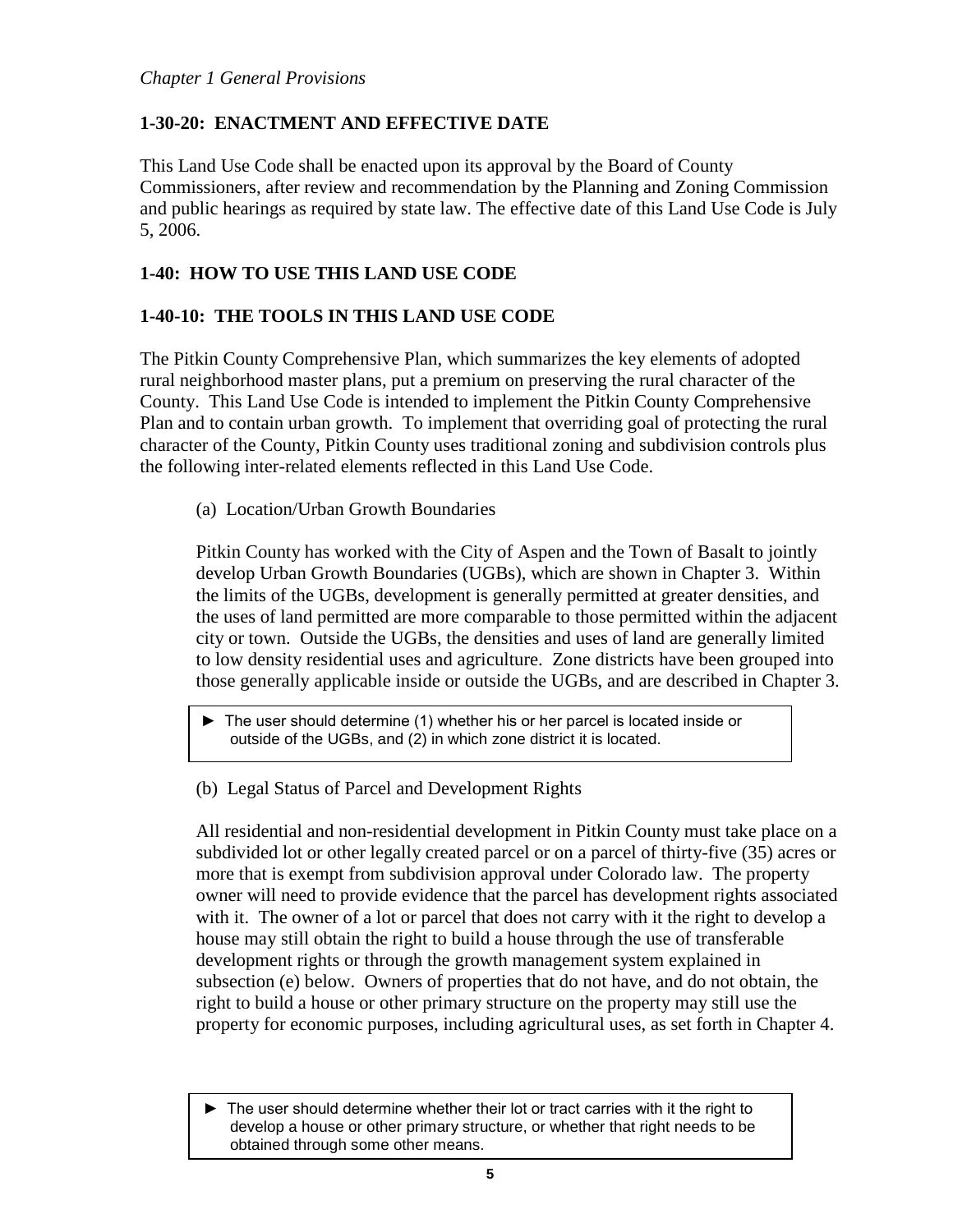#### (c) Maximum House Sizes

Pitkin County has experienced significant demand for the construction of very large homes that (1) are inconsistent with the historic character of the County (both within and outside the UGB), (2) contribute to the declining affordability of housing in the County, and (3) generate very significant demands for additional affordable housing to accommodate the service workers needed to maintain the large homes and support their occupants. The County has therefore established both a base house size available for those properties that have the right to develop a home, and a larger house size available to those who either (1) offset the additional impacts on community character by purchasing a Transferable Development Right (as described below), or (2) compete for and receive a growth management allocation (as described in subsection (e) below). In general, house size is determined by floor area limitations of the zone district in which the property is located, as described in Chapter 5.

- ► Each applicant who wants to build, or expand, a house in the unincorporated portions of Pitkin County should determine whether the size of the house (or the house after construction of the addition, if applicable), can be attained without the purchase of TDRs or a growth management allocation.
- (d) Transferable Development Rights

j

Pitkin County has developed a system of transferable development rights (TDRs) that allow landowners in some zone districts to transfer some or all of the development potential associated with their property to other properties where development will be more consistent with the Pitkin County Comprehensive Plan. As part of this process, the landowner transferring the TDRs must record a restriction preventing future development of the property (to the extent of development rights transferred). In general, lands located in the RR, TR-1, and TR-2 zone districts, lots/parcels determined by the County to be "Constrained Sites" or "Visually Constrained Sites" (see Sec. 6-70-20(a)), as well as lands in an approved Conservation Development (see Sec. 3-70-40) may sell TDRs. TDRs may be purchased for two purposes. First, TDRs may be purchased by owners of property anywhere in the County in order to increase the maximum size of the home permitted on their lot or parcel, up to the maximum house size established in Chapter 5. Second, TDRs may be purchased by owners of lots and tracts located within the Aspen UGB that do not have the right to develop a house or other primary structure, in order to obtain that right. The process for obtaining a TDR is set forth in Chapter 2, and uses of a TDR are set forth in Chapters 3 and 5.

► An applicant whose property does not carry with it the right to develop a house or other primary structure, or whose proposed house exceeds the base floor area, should be prepared to offset the impacts of that development on the rural character of the County through the purchase of a TDR or through the growth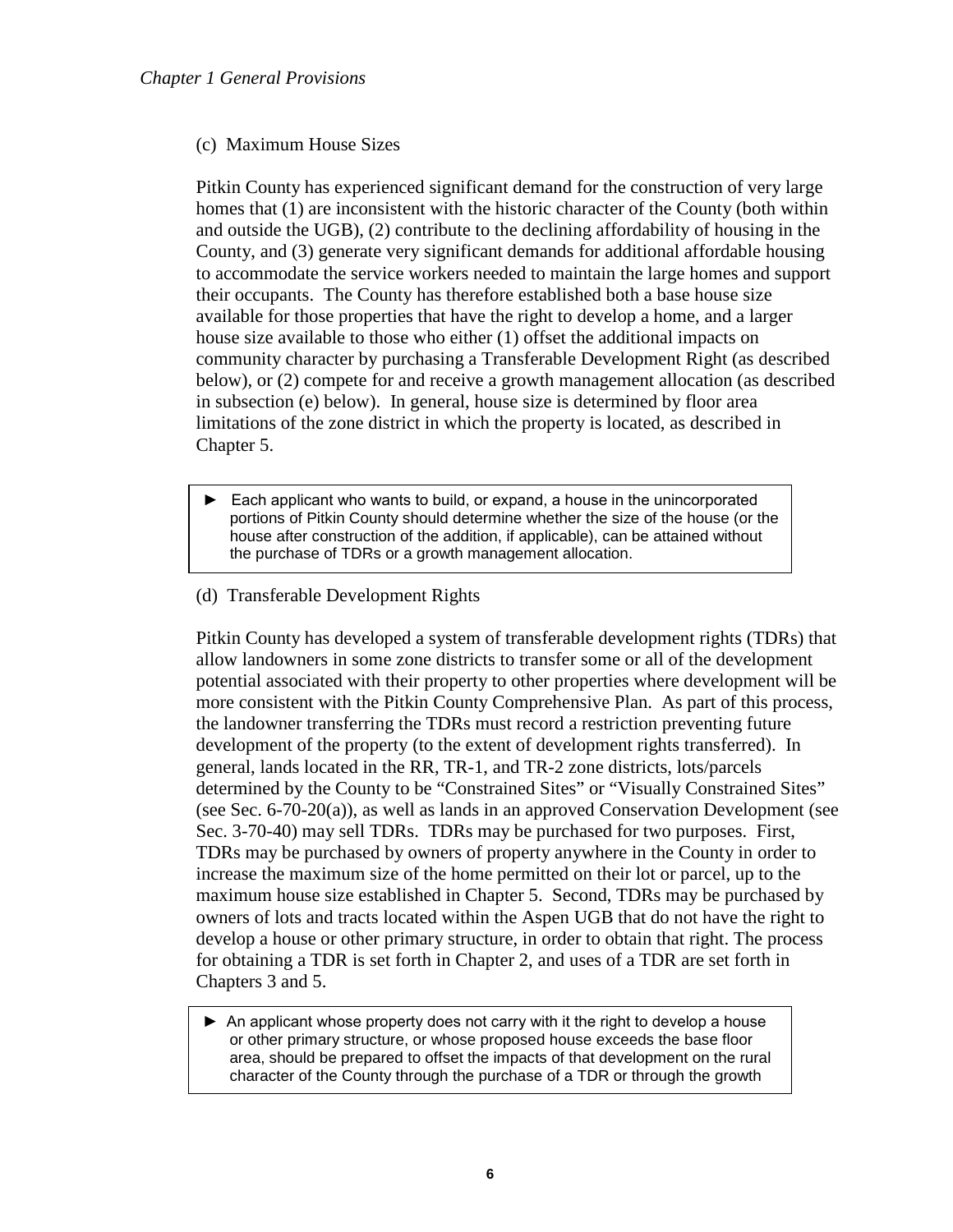#### (e) Growth Management Quota System

Pitkin County has a Growth Management Quota System (GMQS) that establishes the maximum amount of residential, commercial, and tourist accommodation development that may be approved each year both within the Aspen UGB and the Rural Area (which for purposes of the GMQS includes the Basalt UGB). Each year, those quotas are allocated through the process described in Chapter 2, using the criteria set forth in Chapter 6.

► An applicant whose property does not carry with it the right for the type of development they intend to pursue, and who does not wish to or is not eligible to buy a TDR in order to get that right, and who is not eligible for any other GMQS exemption or incentive, may compete in the GMQS to obtain that right.

#### (f) Site Plan Review

Because of the importance of preserving rural and agricultural character, and the environmental sensitivity of much of the land in Pitkin County, most proposed development will be required to obtain approval for an Activity Envelope and a Site Plan Review. Once the County has determined that the property has a right to construct a house or other primary structure, and that the proposed use and structure comply with the zone district use and dimensional standards, then the proposed location of proposed structures and activities will be reviewed, and an Activity Envelope for the property will be defined. An Activity Envelope identifies the area within a parcel of land where development would avoid Constrained Areas as required by this Land Use Code, and within which the location of a specific building(s) may be approved. An Activity Envelope may be defined even if the applicant is not prepared to apply for approval of a specific home or other principal building. A Site Plan includes the actual location, footprint, and height of buildings to be constructed in the Activity Envelope, and is generally not prepared until a specific house or other principal building is proposed to be built. The definition of an Activity Envelope and approval of a specific Site Plan may occur at the same time through the Site Plan process if the applicant desires. If the applicant chooses to obtain the definition of an Activity Envelope separately from the approval of a Site Plan, the definition of an Activity Envelope, by itself shall not confer the ability to develop the property – the approval of a Site Plan will be required. The Site Plan Review process will result in the identification of an appropriate building or Activity Envelope on the property that avoids hazardous areas, minimizes environmental and visual impacts, and promotes other goals identified in the Pitkin County Comprehensive Plan.

► Applicants will need to consult with the County regarding the proposed location of the structure(s) or uses on the site, and to obtain approval for those locations through the Site Plan Review process.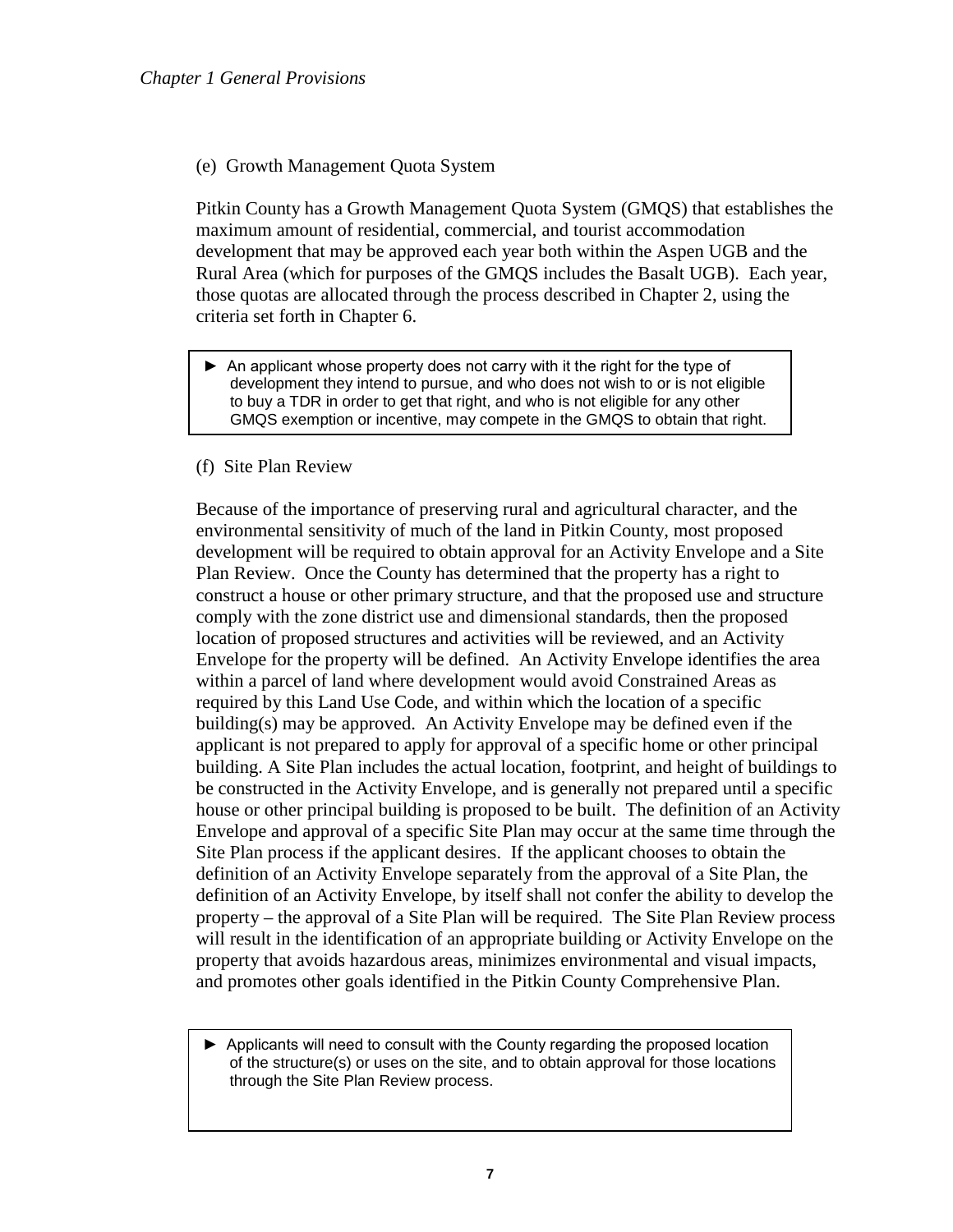#### <span id="page-7-0"></span>**1-40-20: STEP-BY-STEP APPROACH**

These six tools have been integrated with other land use incentives and controls throughout this Land Use Code, and are summarized in the step-by-step approach outlined below and depicted in Sec. 1-40-30.

(a) Identify what zone district your property is located in, and whether it is located inside or outside of an urban growth boundary (UGB). The zoning map may be viewed at the Community Development Department, or at www.aspenpitkin.com. The UGB map is in Chapter 3.

(b) Consult with the Community Development Department to confirm whether the property carries with it the right to build a house or other primary structure, or whether that right will need to be acquired through purchase of a TDR or through the growth management quota system (GMQS). Review Chapter 6 to identify those criteria against which GMQS applications will be screened, and that will determine which applications may be successful. This is generally done at a pre-application meeting with the Community Development Department.

(c) Review the description of the zone district and any special regulations applicable to the zone district in Chapter 3.

(d) Review Chapter 4 to determine what uses of the property are allowed by right, or through the special review process. In many cases, there are use-specific standards that govern how a particular use may be developed or operated. If the proposed use requires a special review use approval, you will need to follow the process for obtaining that approval in Chapter 2. Many of the uses by right and special review uses listed in Chapter 4 require that the applicant's property have the right to develop a house or other primary structure.

(e) Review Chapter 5 to determine the size requirements and limits for the lot or parcel, the required setbacks from roads and waterways, and the maximum size limits for the house or other structures proposed for the property.

(f) If the proposed house or structure is larger than the base size permitted in the district, you will need to purchase one or more TDRs to permit the additional floor area (and in some cases obtain land use approval to use it) or you will need to obtain an exemption from, or compete successfully in, the GMQS. Development of houses larger than the largest size permitted in the zone district will not be permitted, even with the purchase of TDRs.

(g) Review Chapter 7 to determine what development quality and environmental standards will apply to the proposed development. These standards cover requirements in the areas of environmental protection, natural hazard avoidance, visual or scenic considerations, site preparation, parking, utilities, and signs, among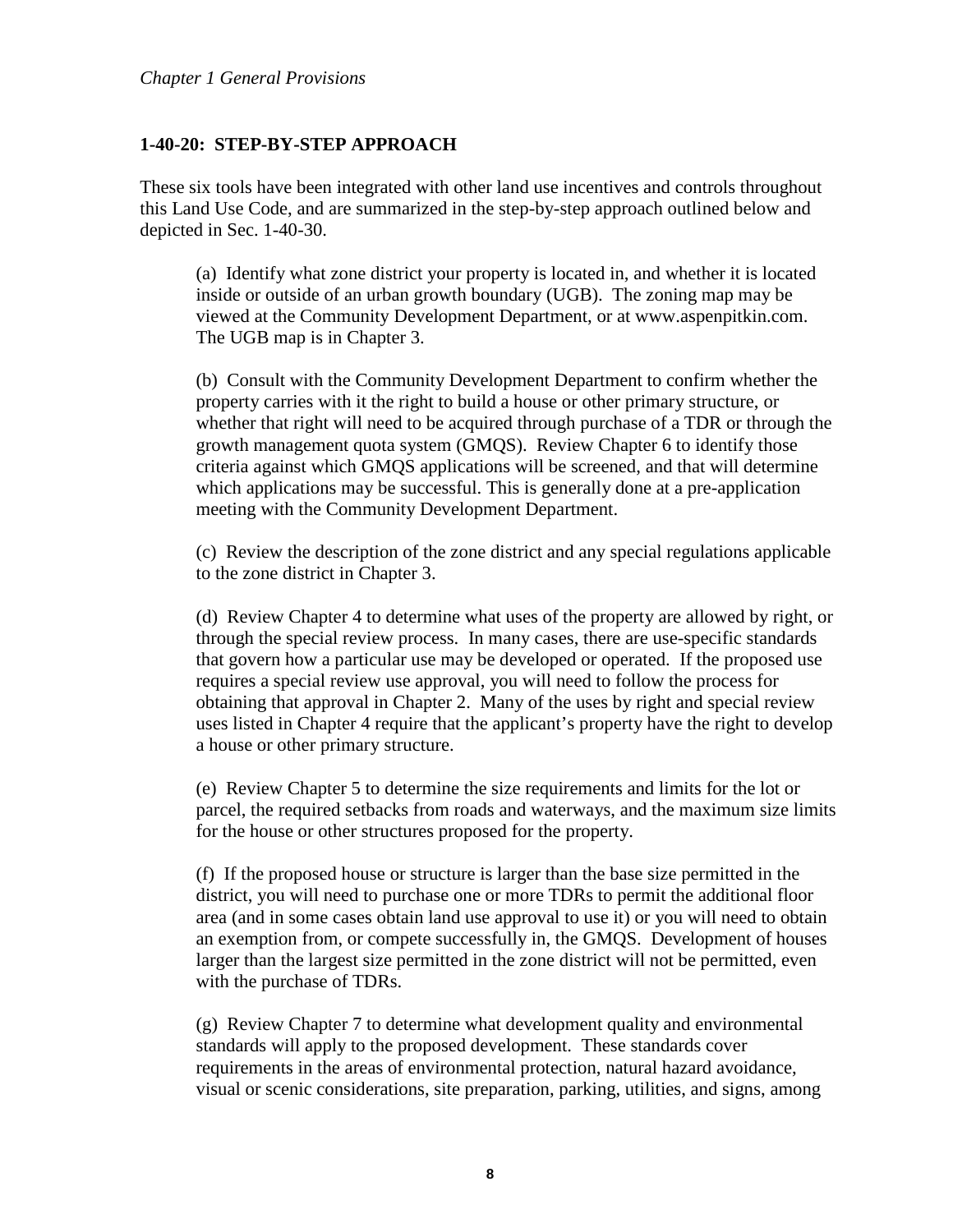others. Compliance with the requirements of Chapter 7, and the proposed location of structures and uses on the site in general, will be reviewed through the Site Plan approval process described in Chapter 2.

(h) If the proposed development requires any other types of approvals (for example, a variance from setback requirements), those procedures are set forth in Chapter 2.

## <span id="page-8-0"></span>**1-40-30: APPLICANT'S EVALUATION FLOWCHART**

**(See next page)**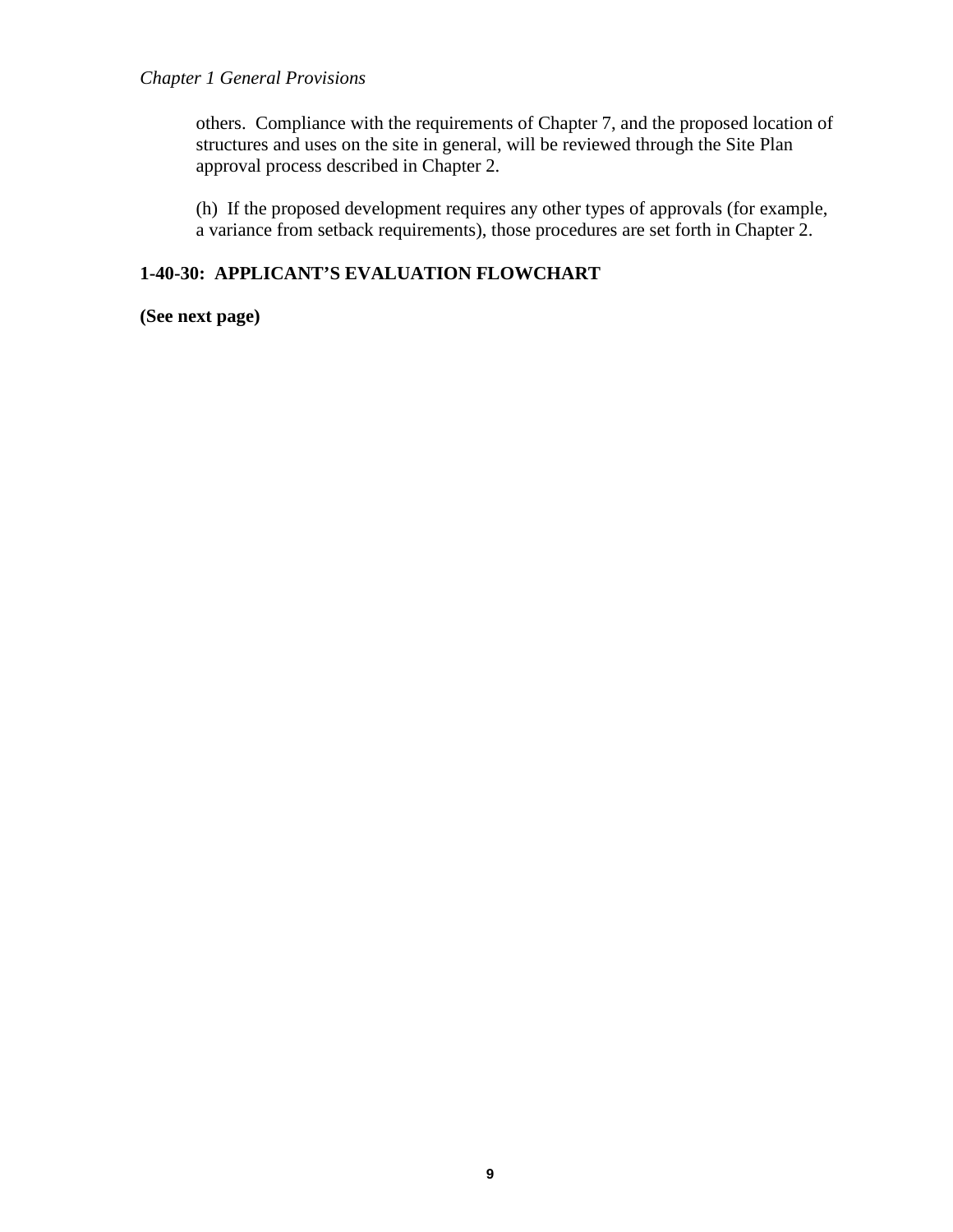The step-by-step approach described above is illustrated graphically in the Applicant's Flowchart below. The Applicant's Flowchart does not illustrate any of the general or specific review and approval procedures described in Chapter 2, but instead reflects how an applicant can evaluate the feasibility of a proposed activity or development.[1](#page-9-0) Basis and Purpose of the Land Use Code



<span id="page-9-0"></span> $\overline{a}$ <sup>1</sup> This flowchart does not address the process for rezoning or PUD approval. It assumes that development is to be accomplished without a rezoning.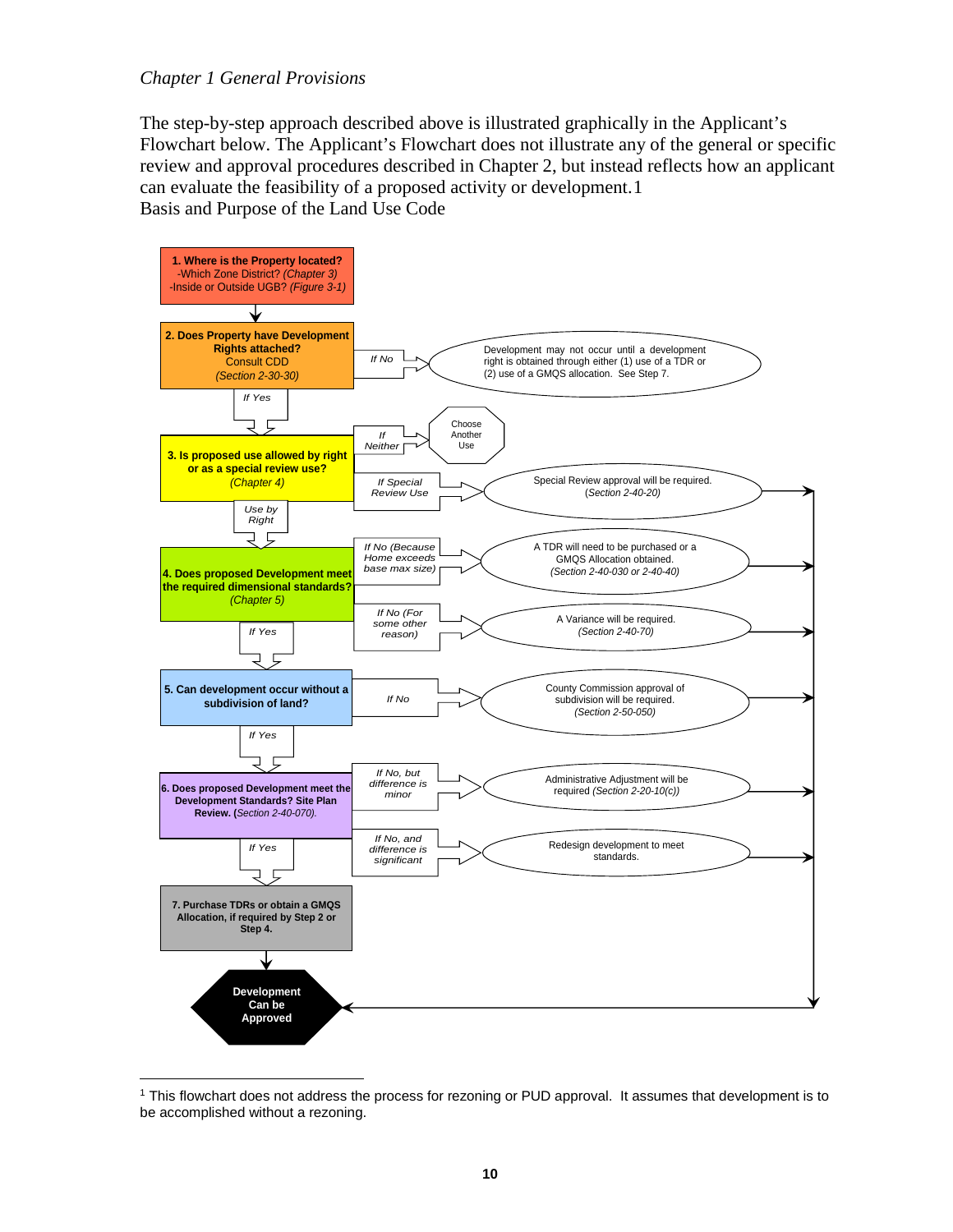# <span id="page-10-0"></span>**1-50: BASIS AND PURPOSE OF THE LAND USE CODE**

The policies, regulations and zone districts set forth in this Land Use Code have been adopted in accordance with comprehensive studies prepared with reasonable consideration given to the social, economic and environmental characteristics of certain areas and the community in general; the compatibility of uses with each other and with social, economic and environmental opportunities and constraints; and the particular suitability of certain uses in certain areas. The broad purpose and basis of this Land Use Code is described in the following paragraphs.

# <span id="page-10-1"></span>**1-50-10: IMPLEMENT PITKIN COUNTY COMPREHENSIVE PLAN AND POLICIES**

To implement the policies of Pitkin County regarding land use and development, housing, growth and related issues, as reflected in the Pitkin County Comprehensive Plan adopted in 2003, as those plans and related policies may be amended from time to time. A map of the County planning areas that make up the elements of the Pitkin County Comprehensive Plan – and that are frequently referred to in this Land Use Code – is shown on the following page.

## <span id="page-10-2"></span>**1-50-20: CREATE A COMMON SYSTEM OF ADMINISTRATION AND REGULATION**

To combine the regulation of all aspects of land use and development and the use of land and natural resources into a common system of administration and regulation.

## <span id="page-10-4"></span><span id="page-10-3"></span>**1-50-30: CLEARLY DELINEATE URBAN AND RURAL AREAS OF THE COUNTY**

To establish a system of regulations that will clearly delineate Urban and Rural Areas of the County, will permit urban types and scales of development only within defined Urban Areas, and will preserve existing agricultural lands and the rural character of defined Rural Areas. Rural Areas shall maintain divisions between Aspen, Snowmass, Basalt, and Carbondale. A map of the Urban and Rural Areas of the County is shown in Figure 3-1 (Chapter 3). Provisions related to Urban Areas apply in all Urban Areas shown on the map, except that references to Urban Areas in the Growth Management Quota System apply only to Urban Areas located within the Aspen Urban Growth Boundary.

# <span id="page-10-5"></span>**1-50-40: MANAGE GROWTH**

To provide a mechanism for managing the rate, type, location, quality and ultimate quantity of growth within the county to ensure that new growth occurs in a controlled, paced, and orderly manner that does not exceed the available capacity of existing public facilities; and in types and locations consistent with the existing urban or rural character of the area in which the property is located and in patterns that will not encourage sprawl or the incremental urbanization of Rural Areas.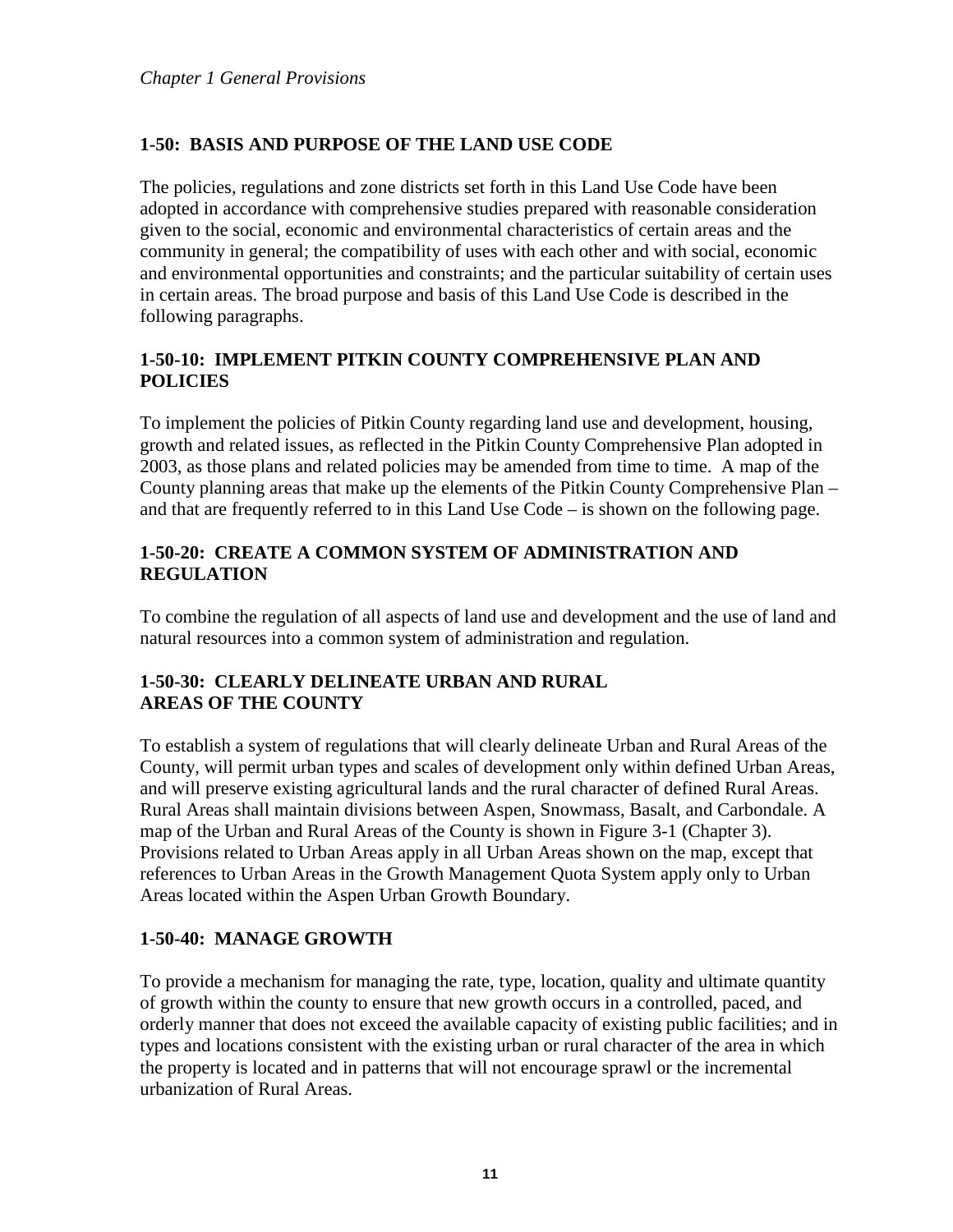## <span id="page-11-0"></span>**1-50-50: PROTECT HEALTH, SAFETY AND WELFARE**

To protect the health, safety and public welfare of Pitkin County residents and visitors.



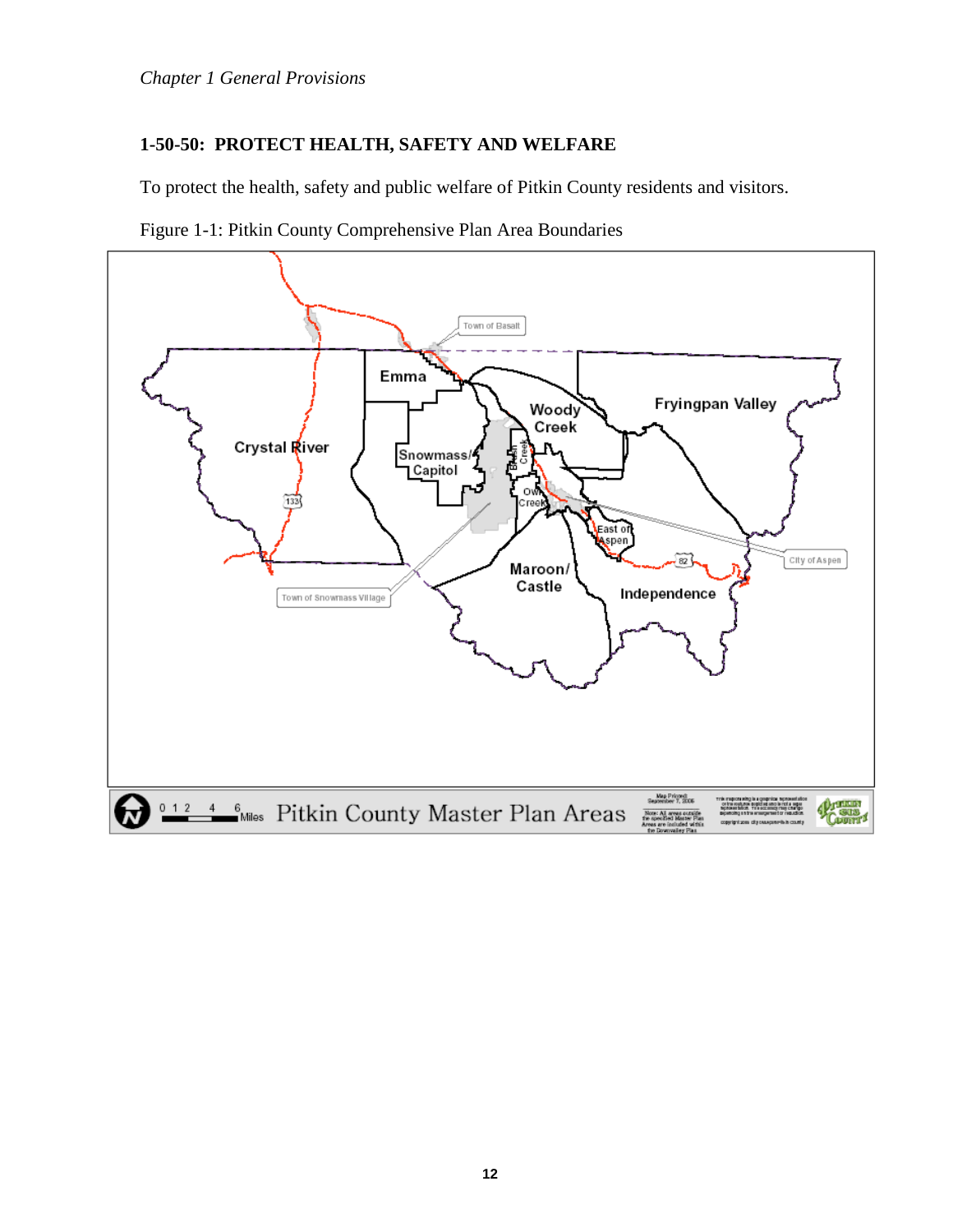# <span id="page-12-0"></span>**1-60: GENERAL LAND USE POLICIES**

This section contains Pitkin County's land use policies. These policies serve as basic guidelines for the formulation of the regulations contained in this Land Use Code and the review of development applications. Where there is a conflict between a policy and an adopted standard, the standard shall supersede the policy.

## <span id="page-12-1"></span>**1-60-10: PITKIN COUNTY COMPREHENSIVE PLAN**

It is the policy of the County to adopt comprehensive plans for the County and regularly update these plans. Throughout this Land Use Code, references to the Pitkin County Comprehensive Plan include the Overview Pitkin County Comprehensive Plan, which encompasses the concepts, policies, actions and common themes contained within all adopted Land Use Master Plans in the County. Where there is any conflict between the Overview and any other adopted Land Use Master Plan, the Overview shall govern.

## <span id="page-12-3"></span><span id="page-12-2"></span>**1-60-20: CONFORMANCE WITH THE PITKIN COUNTY COMPREHENSIVE PLAN**

It is the policy of the County to ensure that the use and development of land within Pitkin County and any actions committing such land to development or a change in use should consider Pitkin County's Comprehensive Plan.

## <span id="page-12-4"></span>**1-60-30: COMMUNITY BALANCE**

The dominant policy of Pitkin County is to conserve and protect from further degradation the present natural environment and its resources. Development that can be accommodated within these limits will be managed to maintain a balance between residential (free-market and affordable), commercial and tourist accommodations.

### <span id="page-12-5"></span>**1-60-40: GROWTH MANAGEMENT**

It is the policy of the County to manage the rate at which development applications are approved, as well as the type, location, quality and ultimate quantity of growth.

## <span id="page-12-6"></span>**1-60-50: GROWTH RATE: PHASING OF PUBLIC SERVICES AND FACILITIES**

It is the policy of the County to maintain and improve the quality of life of its residents. To this end, the County will manage the location and timing of development in the residential, commercial and tourist accommodation sectors. The provision and location of public services and facilities should support development that is consistent with the Pitkin County Comprehensive Plan. To ensure that growth is consistent with the Pitkin County Comprehensive Plan the County will maintain a Growth Management Quota System (GMQS).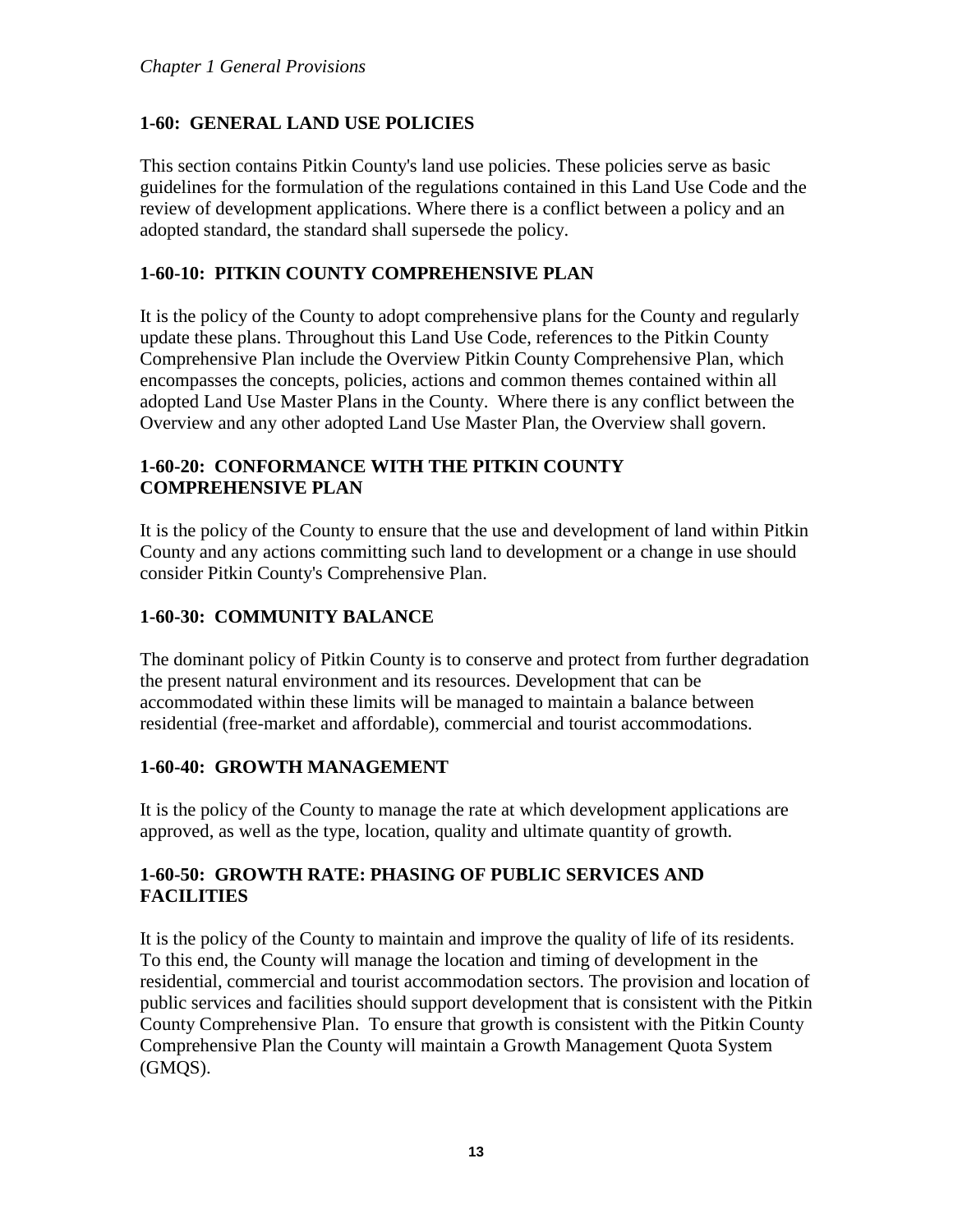## <span id="page-13-0"></span>**1-60-60: LAND USE PATTERNS**

It is the policy of the County that future urban development will be located within adopted Urban Growth Boundaries in order to eliminate residential sprawl and strip commercial development, to ensure the provision of adequate service levels, to preserve agriculture and open space land uses, and to maximize the utility of funds invested in public facilities and services. Lands outside the growth boundaries will be deemed most appropriate for the preservation of agriculture, natural habitat, environmental resources, open space and rural residential uses.

## <span id="page-13-1"></span>**1-60-70: RURAL DEVELOPMENT**

When proposing future development outside of Urban Growth Boundaries, the following elements should be considered:

(a) Pitkin County seeks to preserve its natural, rural scenery and natural landmarks for the benefit of its residents and the continued viability of its resort economy.

(b) Planned unit style development (PUD), designed to integrate siting in harmony with the environment and consistent with land use policies, is encouraged. Such development tends to minimize the cost of governmental and other services, maximize open space, preserve agricultural lands, and minimize automobile congestion and hazardous conditions on public roads and highways.

(c) New development should be compatible with and not fundamentally change the character of any neighborhood or area.

(d) Pitkin County does not generally support extensions of public utilities such as municipal water and sewer lines outside of the Urban Growth Boundaries (UGBs).

(e) New commercial development should be located within established Urban Growth Boundaries unless it is of a scale and capacity deemed to be appropriate within identified boundaries.

(f) Transfer of development rights (TDRs) may be appropriate to preserve and protect rural character, open space, scenic features, and environmental resources, and to avoid development in environmentally constrained areas.

(g) To the extent possible, the County seeks to protect scenic corridors along highways, county roadways and mountain road systems.

(h) It is the policy of the County that development not impede the ability of citizens to view the night sky without the interference of artificial light.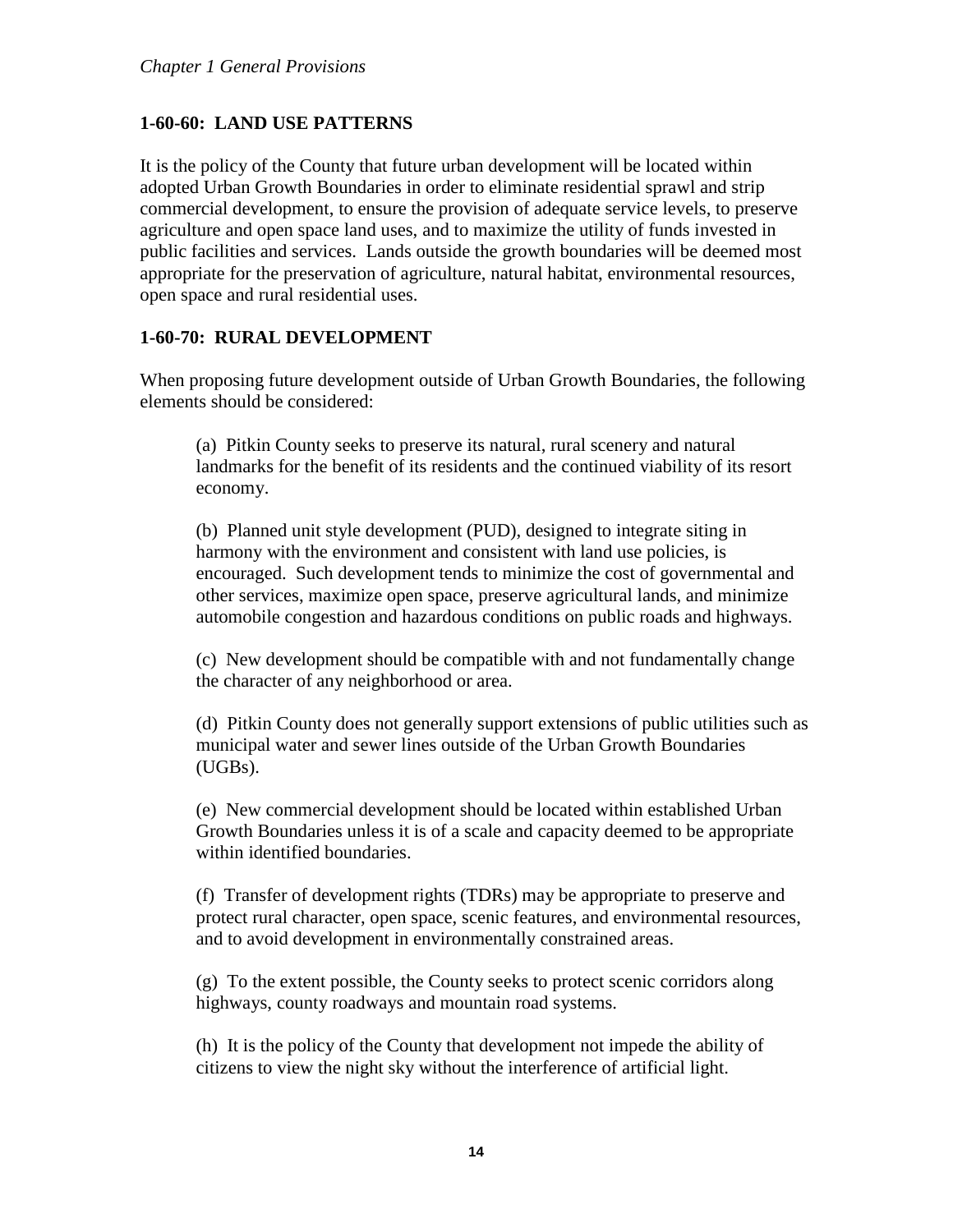## <span id="page-14-0"></span>**1-60-80: AGRICULTURAL PRESERVATION**

(a) Productive agricultural land is a limited resource of environmental, cultural, open space, visual and economic value that should be conserved and preserved.

(b) All new development in areas surrounding or incorporated within existing agricultural properties should be designed to minimize impacts to agricultural operations.

(c) Preservation and utilization of water for agricultural lands within the county is encouraged.

(d) The fragmentation of large parcels of agricultural land is discouraged and the assemblage of smaller parcels into larger, more manageable and agriculturally productive tracts is encouraged.

(e) Pitkin County supports "right-to-farm" legislation.

(f) Pitkin County promotes the viability of agricultural lands and operations within Pitkin County and supports preservation of large tracts of land now committed to or capable of agricultural uses.

#### <span id="page-14-1"></span>**1-60-90: WILDERNESS**

Pitkin County supports protection of designated Wilderness areas within and surrounding Pitkin County, as these areas provide residents and visitors with vistas and opportunities for experiencing the natural environment while renewing their "mind, body and spirit." The County encourages management of adjacent and neighboring land to preserve the integrity of the wilderness areas.

### <span id="page-14-2"></span>**1-60-100: RECREATION**

The County recognizes the fundamental importance of recreation and tourism to the local economy and encourages the provision of services and facilities necessary for the continuation of existing activities, consistent with other goals and policies of the County. It is the policy of the County to support preservation of the physical environment; to improve county-wide recreational and trail opportunities; to support citizens' rights of appropriate access to public lands on roads and trails historically open to the public; to secure new access points consistent with County and Federal land use plans; and to protect existing open space from urbanization and development in order to maintain quality of life and enjoyment of the environment.

### <span id="page-14-3"></span>**1-60-110: SKI AREAS**

Pitkin County favors the expansion of uses within existing permitted ski area boundaries, with a focus on expanding uses during non-peak periods, but does not support new alpine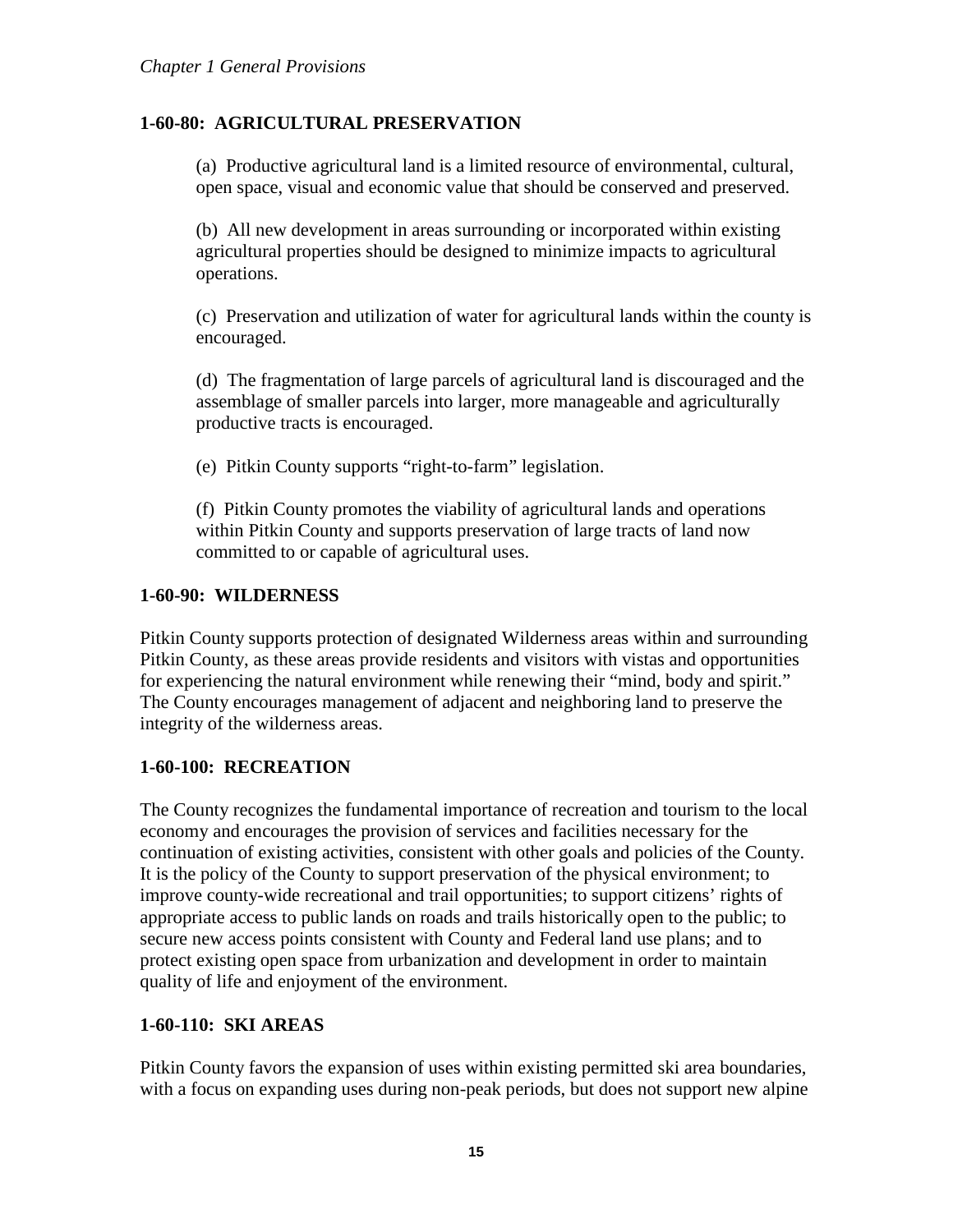ski area proposals. Coordination with the Forest Service and ski area proponents regarding ski area development will consider both on and off-site impacts such as affordable housing, transportation, waterways, air quality and adjacent neighborhoods.

#### <span id="page-15-0"></span>**1-60-120: CAMPING**

The County supports maintenance of existing campgrounds at their current capacities.

#### <span id="page-15-1"></span>**1-60-130: TRAILS**

Non-motorized transportation alternatives, such as trails for bicycles, horses, pedestrians and cross-country skiers are encouraged. The County supports preservation and enhancement of access to trails; and development of bike and pedestrian ways that provide links between communities, residential and employment areas, commercial centers, recreational and open space areas, and educational facilities. Where motorized and non-motorized uses of trails are proposed or exist in common or in close proximity to one another, the County supports consideration of separate and distinct trails for each use.

### <span id="page-15-2"></span>**1-60-140: OPEN SPACE AND TRAILS BOARD**

The County supports the Open Space and Trails Board in the acquisition and maintenance of open space parcels, conservation easements, trails and facilities such as trailheads, parks, river access points for boating or fishing purposes and access to public lands. Parks, open space and public recreation facilities are encouraged throughout the county.

### <span id="page-15-3"></span>**1-60-150: COMPATIBILITY WITH EXISTING ADJACENT NEIGHBORHOODS**

It is the policy of the County to insure land use proposals are compatible with existing neighborhoods. To this end, the County will provide notification of pending land use applications to the affected adjoining property owners, homeowners associations and neighborhood caucus groups when appropriate.

### <span id="page-15-4"></span>**1-60-160: COMPATIBILITY WITH PUBLIC LANDS**

It is the policy of the County to support the preservation and protection of public lands from the impacts of incompatible development by promoting land uses within and nearby public lands that are compatible with public use of those lands and with the preservation of the natural environment.

## <span id="page-15-5"></span>**1-60-170: PRIVATE LAND SURROUNDED BY PUBLIC LANDS (INHOLDINGS)**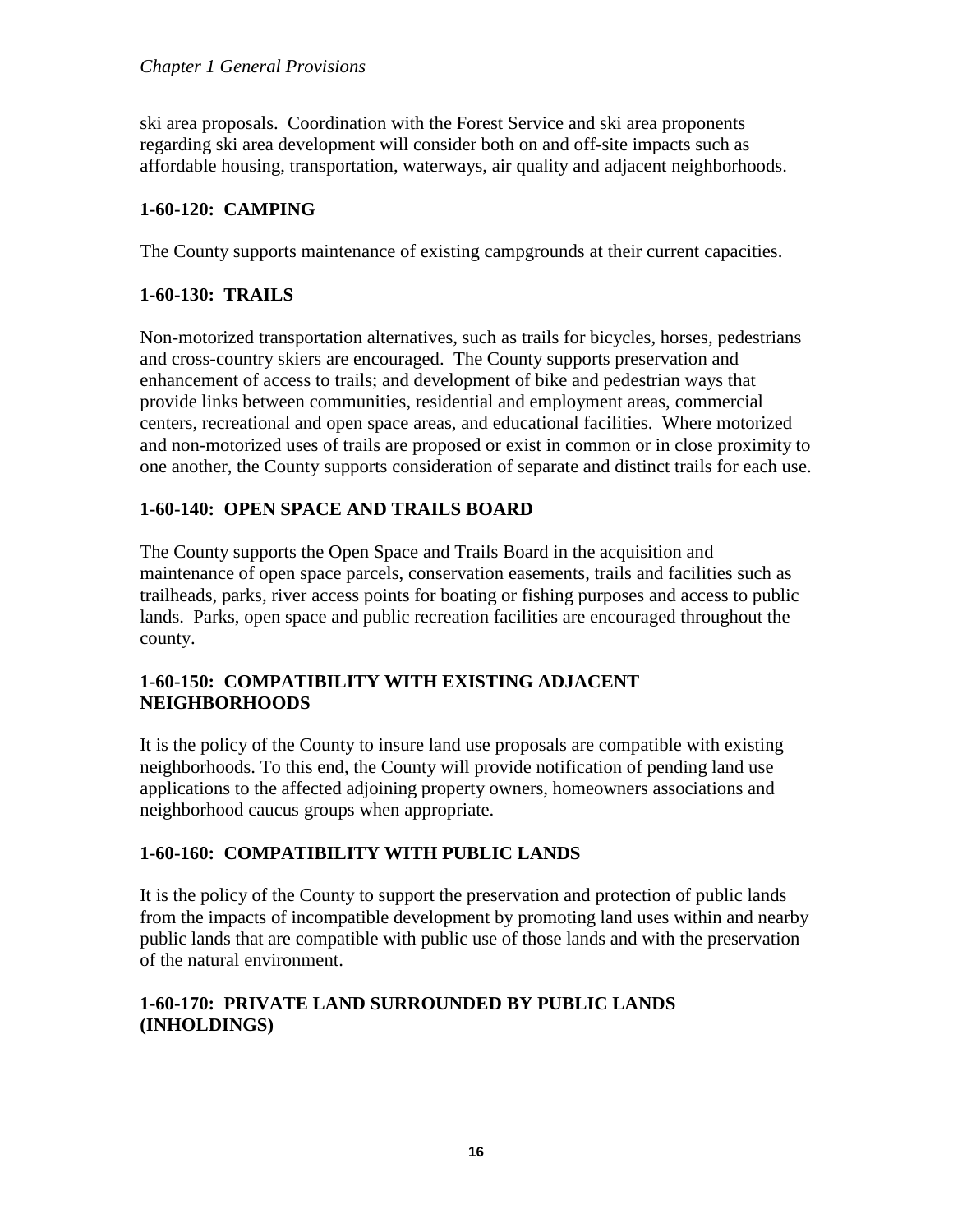It is the policy of the County to promote and encourage the transfer of private inholdings to public ownership with the objective of promoting consistent management of the public lands to reduce conflicts between private owners and developers and the public at large.

#### <span id="page-16-0"></span>**1-60-180: ECOLOGICAL BILL OF RIGHTS (EBOR)**

As the integrity of our ecosystem is increasingly challenged by human activity, and population growth and the accompanying sprawl are seriously damaging and threatening to destroy the ecological carrying capacity (environmental sustainability) of the region, it is the policy of the County to implement the following rights:

(a) The right to breathe clean air and enjoy clear vistas.

(b) The right to the preservation of natural riparian areas and wetlands.

(c) The right to permanently protected minimum stream flows in rivers and creeks.

(d) The right to the preservation and restoration of native wildlife and plant diversity by preservation of sufficient habitat.

(e) The right to protection of designated wilderness through management of adjoining land in a way that preserves the integrity of the wilderness areas.

(f) The right to a landscape kept free of noxious and invasive weeds.

(g) The right of appropriate access to public lands on roads and trails historically open to the public, consistent with the nature and designation of the public lands.

(h) The right to dedicated open space protected from urbanization and development.

(i) The right to the efficient and renewable use of energy.

(j) The right to be free from excessive noise.

(k) The right to see the night sky without the interference of unnecessary artificial light from growth, urbanization and highway development.

(l) The right to the absolute minimum involuntary exposure to toxic chemicals, radioactive substances and energy forms that are hazardous to health.

(m) The right to maintain and not exceed the carrying capacity (sustainability) of the land and water, including protecting water quality.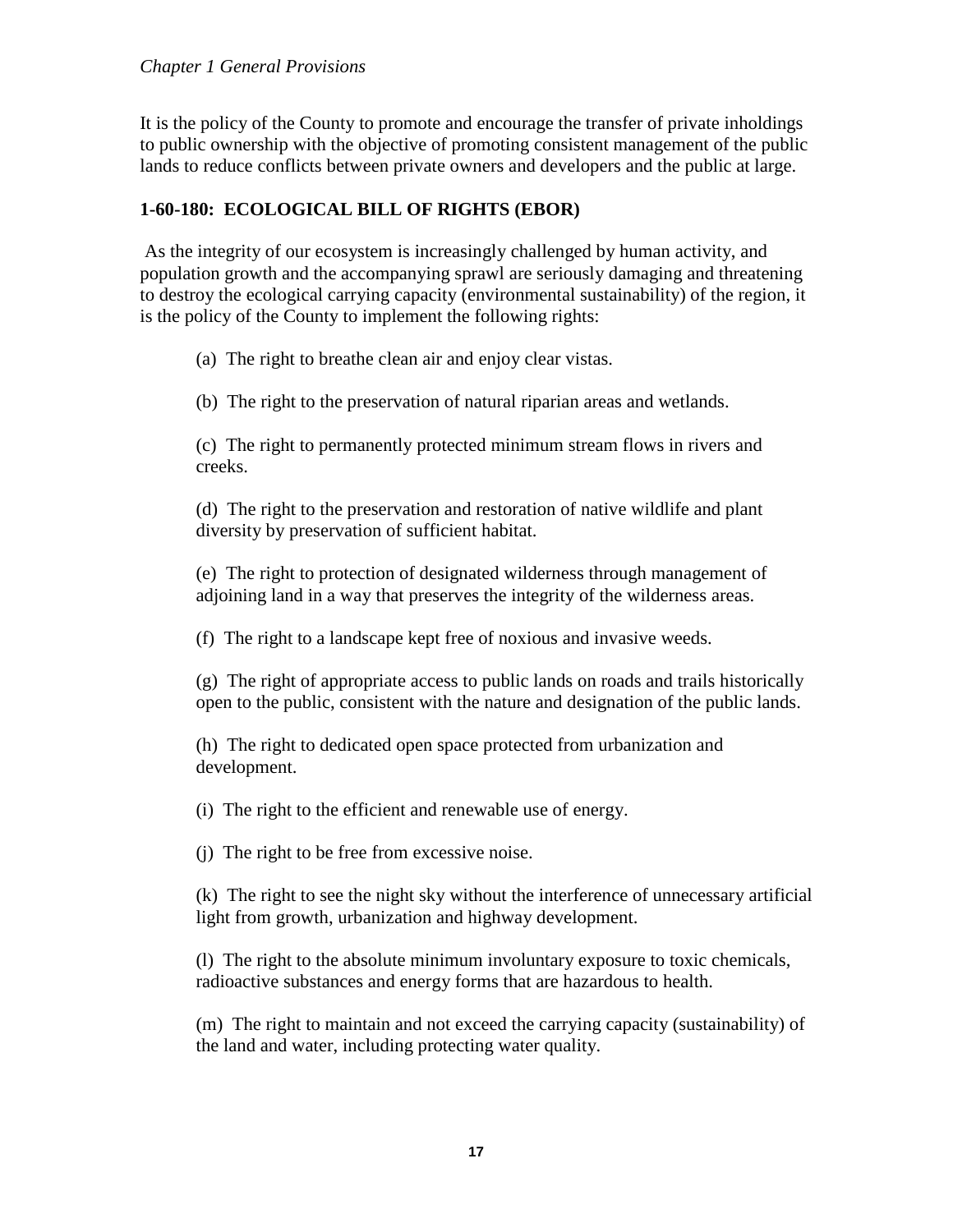(n) The right to expect government legislation and active enforcement of land use and development regulations consistent with this Ecological Bill of Rights.

#### <span id="page-17-0"></span>**1-60-190: NATURAL AND MAN-MADE HAZARD AND RESOURCE AREAS**

It is the policy of the County that development be sited in locations that avoid natural hazard areas, and where avoidance is not possible, in locations where mitigation is designed to minimize potential harm to life, safety, health, and property.

### <span id="page-17-2"></span><span id="page-17-1"></span>**1-60-200: SOIL, SURFICIAL GEOLOGIC CHARACTERISTICS AND RADIATION**

It is the policy of the County that development not be located in areas subject to radiation and geologic hazards.

#### <span id="page-17-3"></span>**1-60-210: DRAINAGE**

It is the policy of the County that development not disturb the integrity of existing and natural drainage patterns, and to discourage land use and development activities that subject areas to increased potential for damage by flood, erosion or sedimentation, or increase the potential for water pollution.

#### <span id="page-17-4"></span>**1-60-220: EROSION**

It is the policy of the County that development not contribute to the erosion of soil and rock and that natural vegetative cover be maintained and that areas disturbed by land use or development activities be revegetated.

### <span id="page-17-5"></span>**1-60-230: SCENIC QUALITY**

It is the policy of the County that its natural, rural scenery be preserved for the benefit of its residents and the continued viability of its resort economy. Undergrounding of utility lines is supported where and when appropriate to minimize visual impact.

### <span id="page-17-6"></span>**1-60-240: CULTURAL/HISTORICAL RESOURCES**

It is the policy of the County that historic and archaeological resources that meet national, state, or local criteria for historic designation are preserved, protected from neglect, destruction or harmful alteration, and maintained.

### <span id="page-17-7"></span>**1-60-250: AIR QUALITY**

It is the policy of the County that development not degrade air quality.

### <span id="page-17-8"></span>**1-60-260: ENERGY CONSERVATION**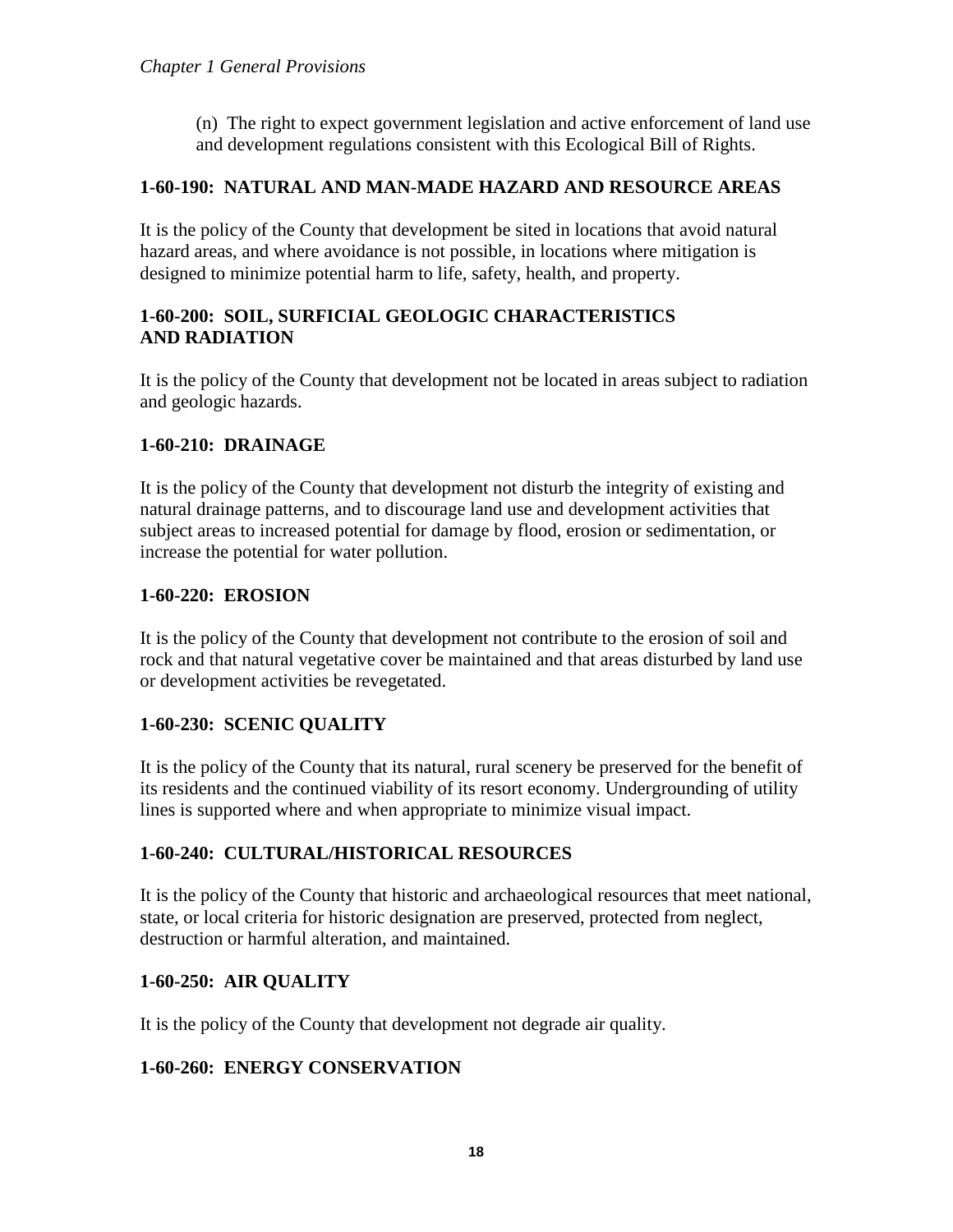New development is encouraged to incorporate energy conserving and alternative energy systems and building systems that minimize consumption of energy.

#### <span id="page-18-0"></span>**1-60-270: NOISE**

It is the policy of the County that development will not generate noise which would adversely impact community noise levels.

### <span id="page-18-1"></span>**1-60-280: WATER RESOURCES AND AQUATIC/RIPARIAN/WETLAND AREAS**

(a) It is the policy of the County to preserve and protect its present water resources, recognizing the county's semi-arid character and that significant transmountain and transbasin diversions and the vested rights of senior appropriators have materially curtailed the availability of water resources. Furthermore, wetlands and riparian ecosystems, which are important to maintaining the overall balance of ecological systems; and are important plant communities, wildlife habitat and movement corridors, should be conserved, protected and restored. The County seeks to protect citizens' rights to permanently protected minimum stream flows in rivers and creeks, and to the preservation of remaining natural riparian areas and wetlands.

(b) Land uses within the region should be designed to preserve and protect present water resources, including surface and groundwater, and to avoid significant adverse affects on the quantity, quality, or dependability of water resources in the County. Land uses should protect against significant increased salinization of water, loss of minimum instream flows, and the need for future major public expenditures to reacquire or redistribute water resources.

(c) To protect water resources and/or riparian habitat, development in areas adjacent to water bodies, functional irrigation ditches and natural watercourse areas should maintain adequate setbacks where necessary.

### <span id="page-18-2"></span>**1-60-290: WILDLIFE**

It is the policy of the County that proposed land uses (including structures) are compatible with the ecosystem of wildlife habitats and do not pose immediate, long term or potential detrimental impacts to such habitats. The County seeks to preserve, restore and perpetuate native wildlife and plant diversity by maintaining sufficient habitat.

#### <span id="page-18-3"></span>**1-60-300: LOGICAL EXTENSION OF UTILITIES**

It is the policy of the County to regulate public and private utility extensions. Areas served by such extensions must be found suitable for development in accordance with the Pitkin County Comprehensive Plan.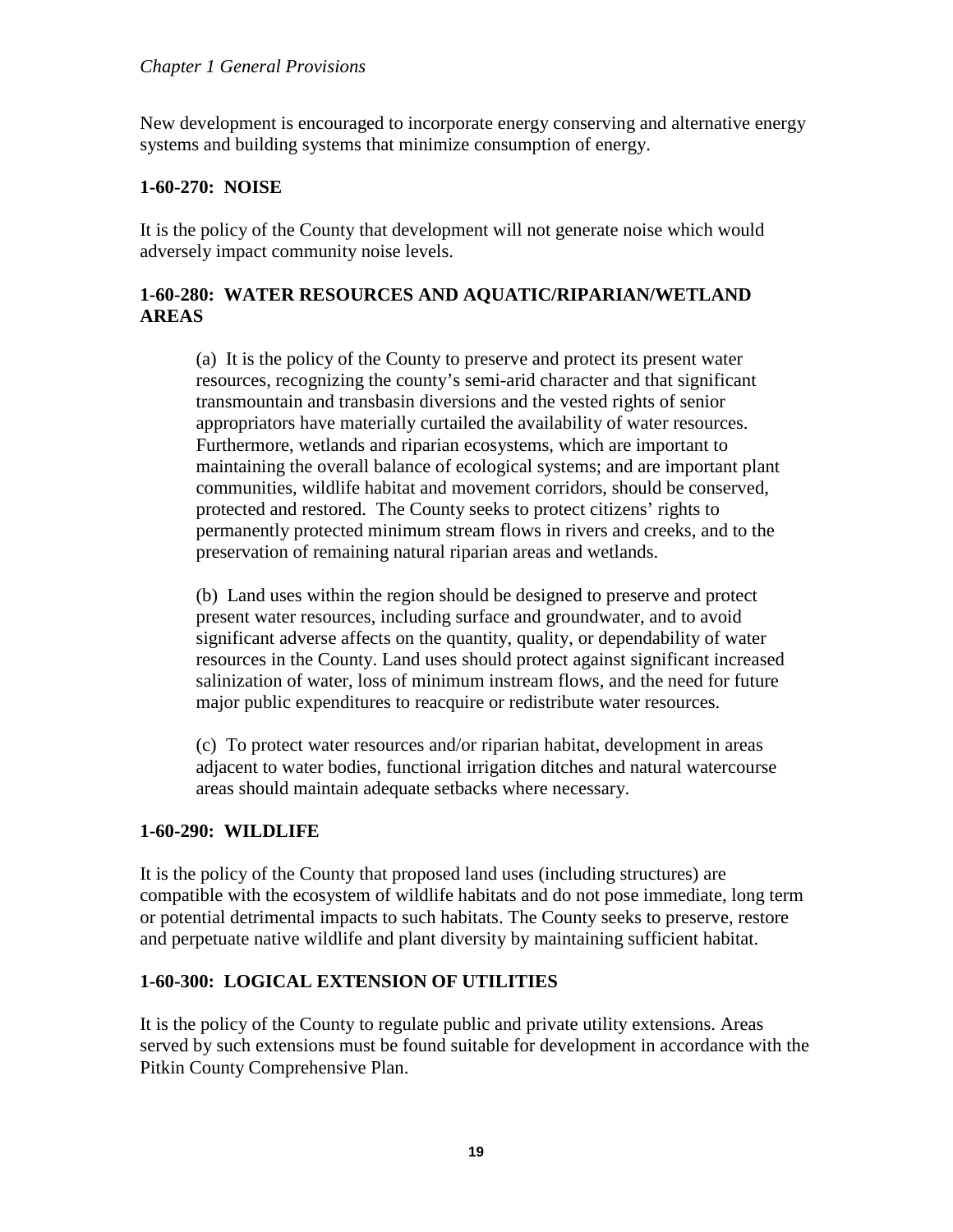## <span id="page-19-0"></span>**1-60-310: ADEQUATE PROVISION FOR WATER NEEDS**

It is the policy of the County that the availability of a water supply of adequate quantity, pressure and dependability for fire protection and support of a proposed land use be in place prior to approval of the use.

#### <span id="page-19-1"></span>**1-60-320: SEWAGE TREATMENT**

It is the policy of the County that adequate sewage treatment facilities are feasible and available to serve existing and new developments.

### <span id="page-19-2"></span>**1-60-330: SOLID WASTE MANAGEMENT**

Pitkin County is committed to all economically and environmentally appropriate processes that are directed toward reuse opportunities and the prolonging of landfill life. The County supports efforts to reduce waste generation and the amount of solid waste disposed of in landfills, and to implement effective resource recovery and recycling activities.

### <span id="page-19-3"></span>**1-60-340: TRANSPORTATION/TRANSIT/ROADS**

(a) The County encourages transportation programs consistant with the County Asset Management Plan; modes and land use patterns that minimize automobile congestion, promote safety and reduce sources of air pollution.

(b) The County supports preservation of rail corridors for potential development of rail or other improved transit/trail alternatives in the future. No development should be allowed to prevent the options of the Community to pursue rail, trail or other improved transit alternatives along such corridors.

(c) Where practical as a means of retaining rural character, the County seeks to retain existing unpaved roads and to preclude the extension of winter maintenance on rural roads.

(d) The County seeks cooperation with emergency service agencies in establishing emergency access road standards that adequately address safety needs in the context of rural character.

(e) Development that generates traffic volumes in excess of the capacity of the County road system or that causes significant service level reductions is discouraged.

(f) Appropriate buffer strips should be preserved along federal, state and local roadways to protect public views, minimize safety concerns and environmental impacts, and to preserve corridors for future transportation facilities.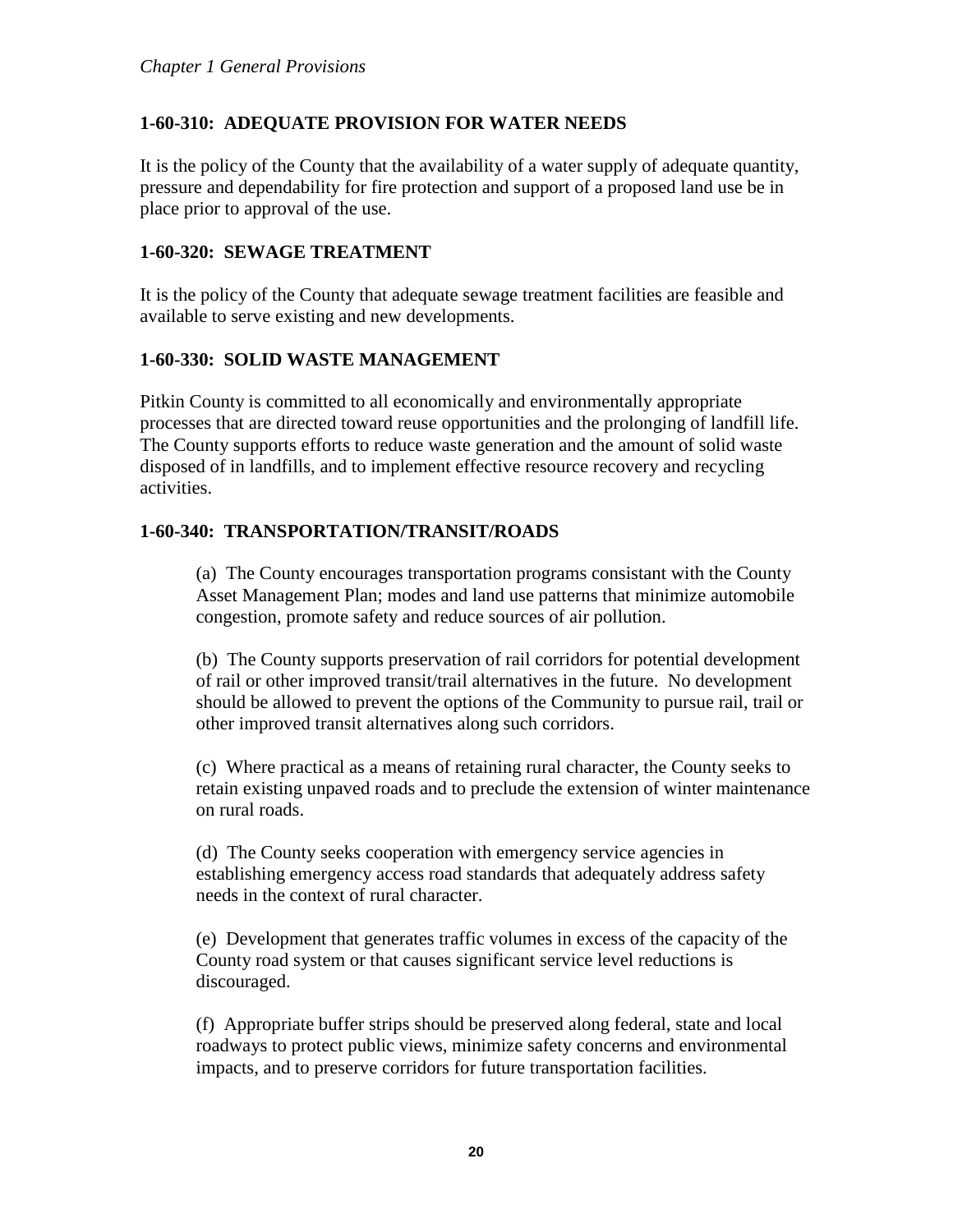(g) Roadway capacity improvements should integrate alternative modes of transportation, such as bicycles and transit, and pedestrian ways so as to add "people carrying" capacity to the roadway, not just vehicular capacity, whenever feasible.

(h) New and upgraded roadways should be designed, engineered and constructed to minimize environmental and aesthetic damage and future maintenance costs consistent with public safety needs.

## <span id="page-20-0"></span>**1-60-350: PITKIN COUNTY AIRPORT (SARDY FIELD)**

The County will partner with public, private and non-profit entities to support continued air safety, reliable and efficient air service at Sardy Field. Neighborhood impacts will be considered relative to expansions or improvements that would promote aviation operations.

## <span id="page-20-1"></span>**1-60-360: TELECOMMUNICATIONS**

The County encourages adequate, minimal impact regional and community telecommunications facilities to serve the needs of governments, emergency services, businesses, and citizens of Pitkin County.

(a) Where a telecommunications system utilizes a network of facilities, a comprehensive approach should be taken for evaluating potential sites in Pitkin County with a view to minimizing the number of sites required and any adverse impact.

(b) When feasible and not otherwise detrimental, multiple telecommunications facilities should be consolidated onto common towers, and/or located adjacent to, on or incorporated into existing or proposed buildings or other structures.

### <span id="page-20-2"></span>**1-60-370: CITIZEN HOUSING**

It is the policy of the County to encourage the existence of a supply of desirable and affordable housing for persons employed in Pitkin County, senior citizens, the handicapped, and other qualified persons of Pitkin County. Pitkin County seeks to preserve existing affordable housing to the extent possible; and to encourage the development of affordable housing within established Urban Growth Boundaries, where employment, services and facilities are typically already established.

(a) It is the policy of Pitkin County to promote the availability of affordable housing for employees generated by proposed development.

(b) A diversity of housing types and densities is encouraged in order to ensure affordable housing for a range of individual and families. Deed restricted housing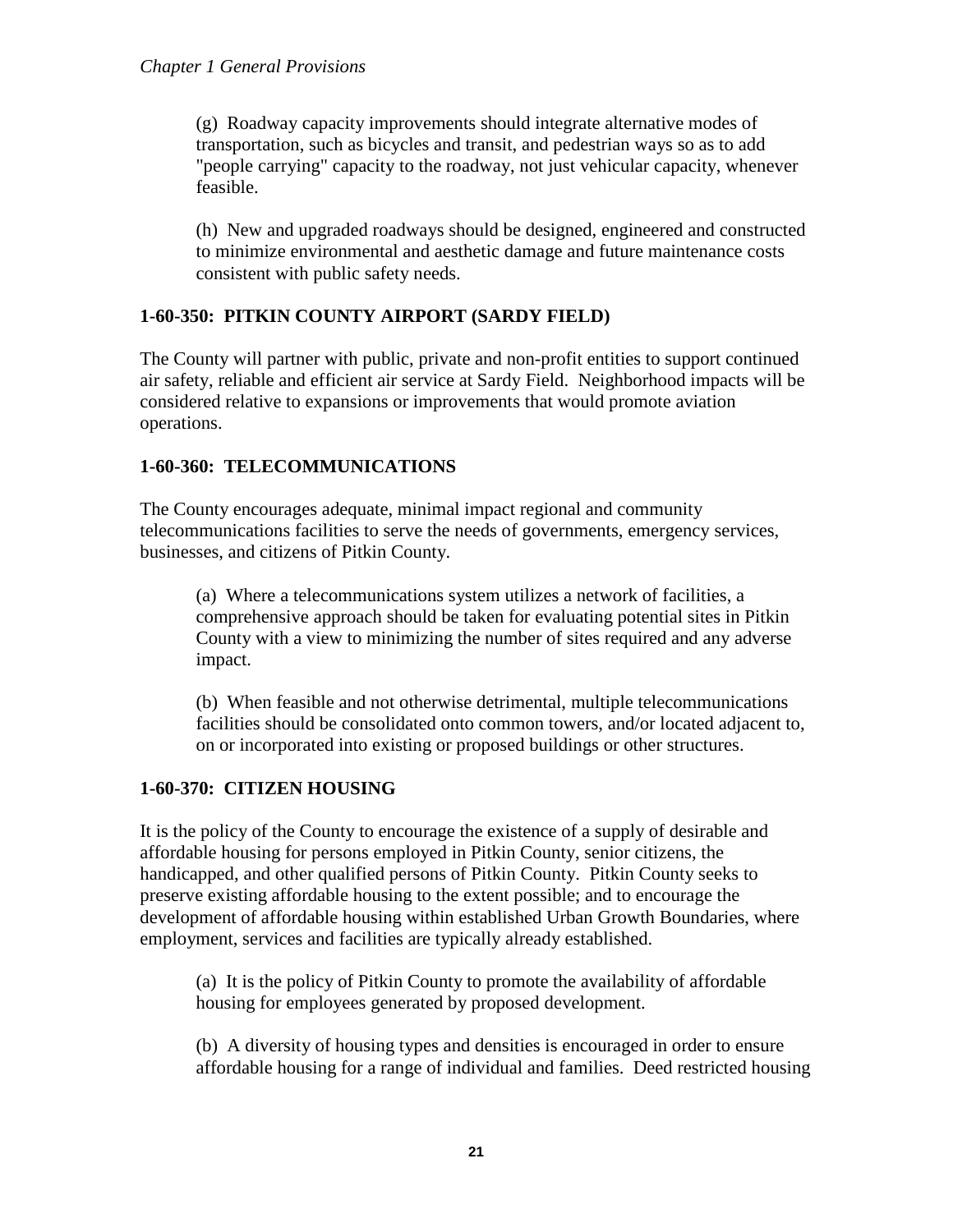that ensures occupancy by full time residents is preferred for development, especially within Urban Growth Boundaries.

(c) Affordable housing of urban or suburban densities is not encouraged outside the Urban Growth Boundaries if it promotes sprawl or other development inconsistent with this or other policies or regulations of the County. Affordable housing outside Urban Growth Boundaries may be acceptable if it is: (i) Employee Dwelling Units (EDU) and Caretaker Dwelling Units (CDU); (ii) job related on-site housing; (iii) conversion of existing locally serving housing; (iv) on-site required mitigation housing; or (v) replacement of existing affordable housing.

(d) Quality residential areas, which function as integral neighborhood units, are encouraged.

(e) Rehabilitation of existing residential facilities should be promoted where feasible. The purchase and buy-down of existing units throughout the county is encouraged since it promotes affordable housing goals without increasing growth rates or impacts.

(f) Special attention should be directed to providing for dispersal of housing for low and moderate income families and low income senior citizens throughout the residential areas of the Urban Growth Boundaries with due consideration to other policies of the County and the availability of water and sewer service, fire protection, public transportation, employment, shopping, schools, social services, and recreational activities.

(g) The use of energy conservation and innovative home building techniques in order to reduce construction and/or operating costs without sacrificing safety or desirability of the housing shall be encouraged and supported. When appropriate, the revision or adoption of building codes will be encouraged to meet this objective. For deed restricted housing projects, a preference will be given to developers and contractors that utilize such techniques.

### <span id="page-21-1"></span><span id="page-21-0"></span>**1-60-380: REQUIRE THAT DEVELOPMENT BEAR AN EQUITABLE SHARE OF RELATED BURDENS**

It is the policy of the County that new development must pay an equitable share that would otherwise be borne by the general public, and/or make equitable contributions, commensurate with its impacts, to ensure that no reduction in the quality of services, public facilities or programs occurs as a result of the development.

### <span id="page-21-2"></span>**1-60-390: GENERAL GOVERNMENT/ PUBLIC PARTICIPATION AND PLANNING PROCESSES**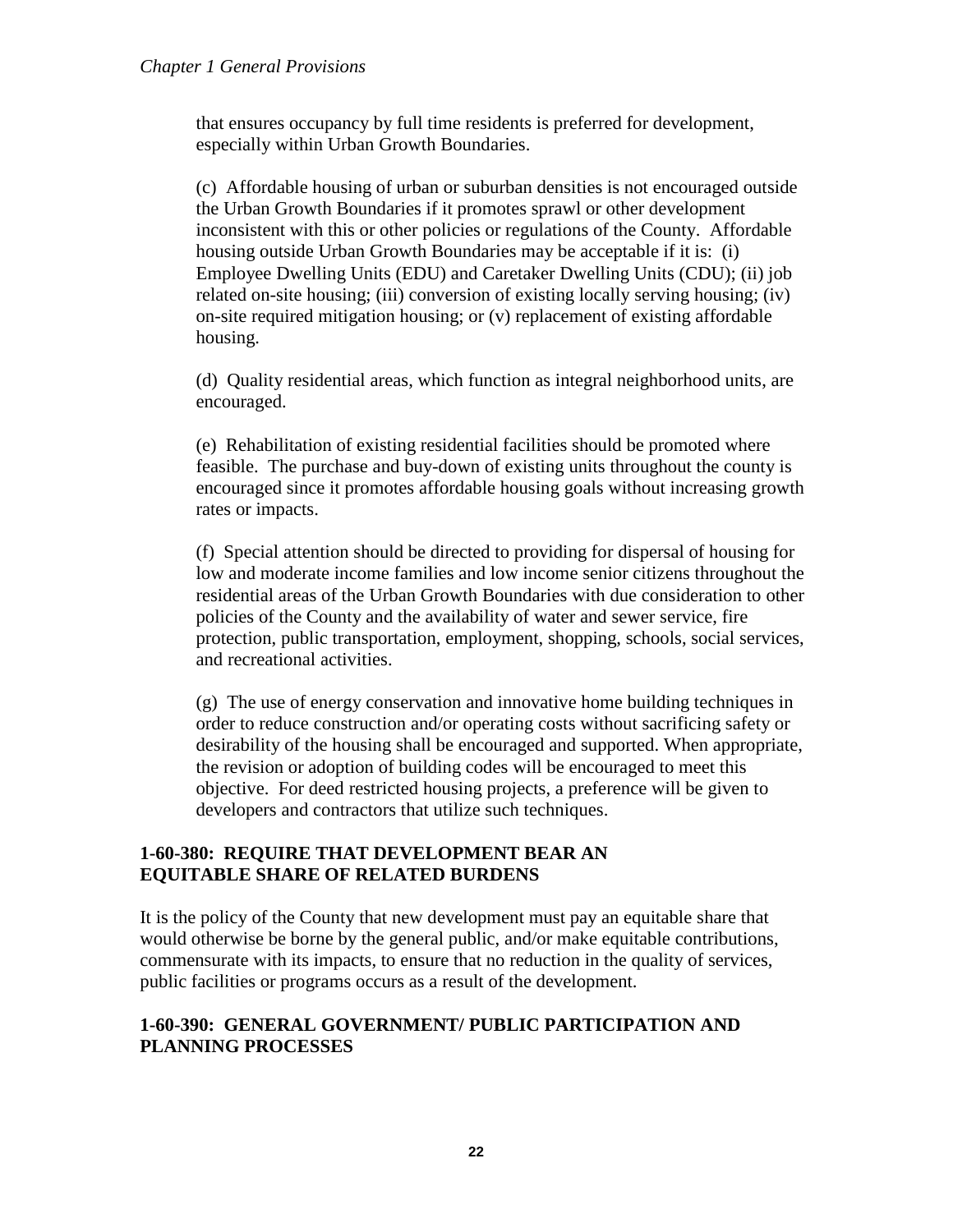(a) Pitkin County acknowledges the benefit of regional planning. To that end, the County supports planning efforts between counties, towns, state and federal agencies. These cross-jurisdictional approaches are most notably important in the venues of transportation, housing, open space, water resources, agricultural lands, solid waste facilities, public safety, wildfire mitigation and human and social services. Intergovernmental agreements are encouraged to facilitate implementation of common land use goals.

(b) The County encourages general public participation when public and quasipublic bodies are making decisions, which significantly affect citizens and the formation of specific citizen advisory groups to participate in planning-related matters.

(c) Pitkin County promotes the preparation of community-based plans by Caucuses or other neighborhood groups that are consistent with the policies herein, and other policies adopted by the Board of County Commissioners. Recognizing the unique qualities and issues inherent in our County, creative approaches to land use are encouraged.

# <span id="page-22-0"></span>**1-60-400: ECONOMIC SUSTAINABILITY AND CONDITION**

A balanced, diversified economy should be promoted in order to maintain and enhance the quality of life in our community. The economy should offer desirable local employment opportunities without creating significant job growth. Desirable local businesses may include those that utilize environmentally sustaining operating practices, recycle monies back into the local economy, and do not adversely impact surrounding areas.

# <span id="page-22-1"></span>**1-60-410: CONFORMANCE WITH OTHER LAWS**

It is the policy of the County to consider whether approval of uses or development of lands within Pitkin County is consistent with applicable laws of the United State of America and the State of Colorado.

### <span id="page-22-2"></span>**1-70: APPLICABILITY**

### <span id="page-22-3"></span>**1-70-10: GENERAL**

This Land Use Code applies to development and other regulated activity on all land located in Pitkin County but not within the boundary of any incorporated municipality.

### <span id="page-22-4"></span>**1-70-20: GROWTH MANAGEMENT**

(a) General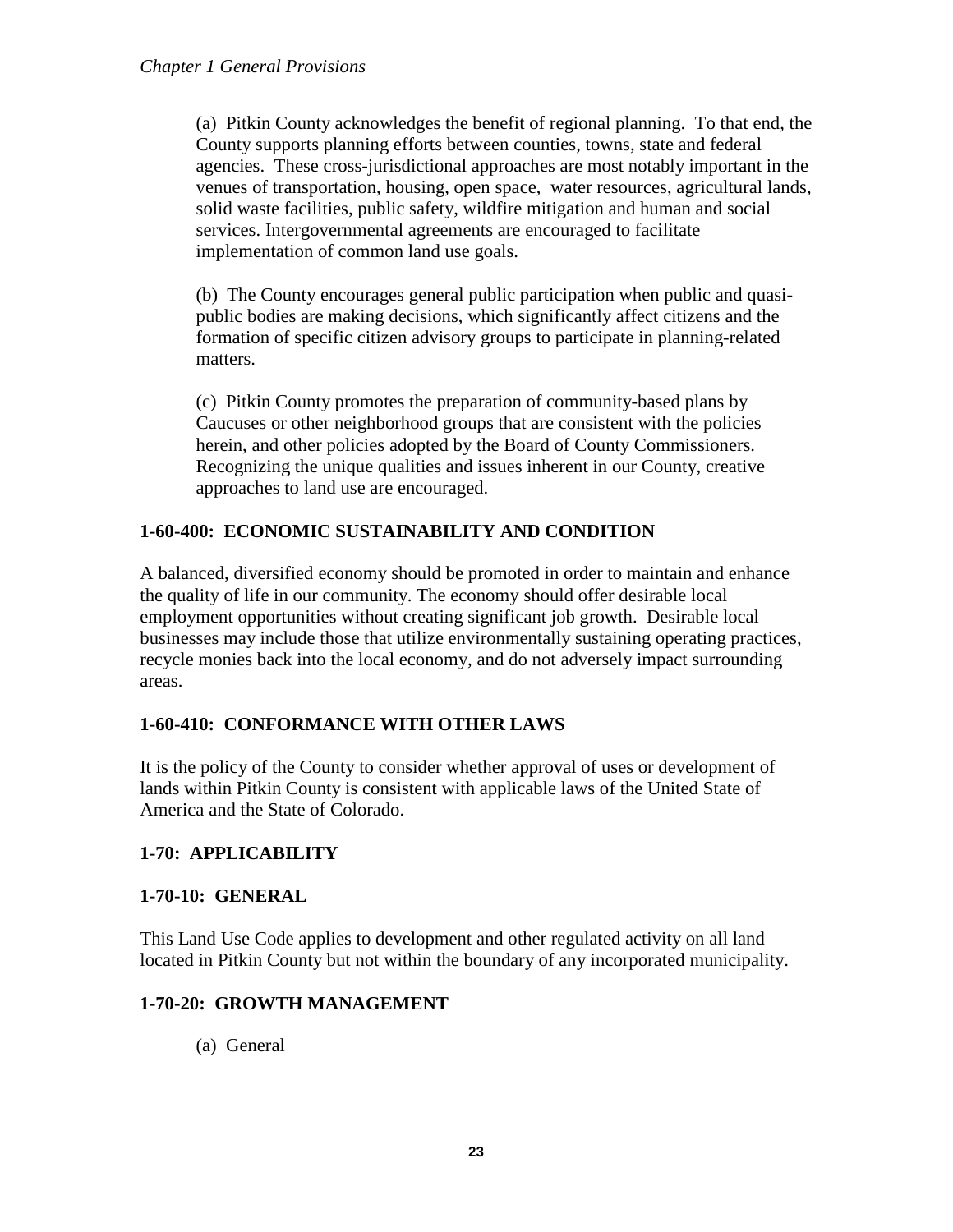The growth management provisions of Chapter 6 shall apply to all development of a new, or redevelopment of an existing, residential structure, commercial structure, tourist accommodation, and/or agricultural building requiring a building permit, including all new structures, any remodeled structures, any additions to existing structures and any replacement structures, unless specifically exempted by a provision of this Land Use Code.

(b) Vesting and Applicability Exemptions

The growth management provisions of Chapter 6 shall not apply to:

(1) Site Specific Development Plans in the Rural Area approved within the statutory vesting period as set forth in Chapter 2, and Site Specific Development Plans in the Urban Area approved prior to July 5, 2006 within the statutory vesting period as set forth in Chapter 2.

If statutory vesting is determined by the County Attorney's office, the property shall not be required to seek any exemptions from Growth Management or development allotments to the extent of the Site Specific Development Plan approval, subject to the following:

> (a) The definition of floor area in effect at time of building permit shall apply as a rule of general applicability.

(b) If no floor area was specified in the development permit for the Site Specific Development Plan, the property may be developed with the uses/structures approved by the development permit up to the floor area permitted in the underlying zone district. Growth Management shall be applicable to any new structures that were not approved through the Site Specific Development Plan.

(c) At the end of the statutory vesting period, these Growth Management provisions shall be fully applicable to the property as allowed by State law.

(2) Unexpired Development Allotments in the Rural Area Awarded, and Unexpired

Development Allotments in the Urban Area Awarded Prior to July 5, 2006.

If a development allotment was awarded in the Rural Area, or in the Urban Area prior to the 5th of July, 2006, and has not expired, the property in issue shall not be required to seek any further development allotments to develop as originally approved, provided that: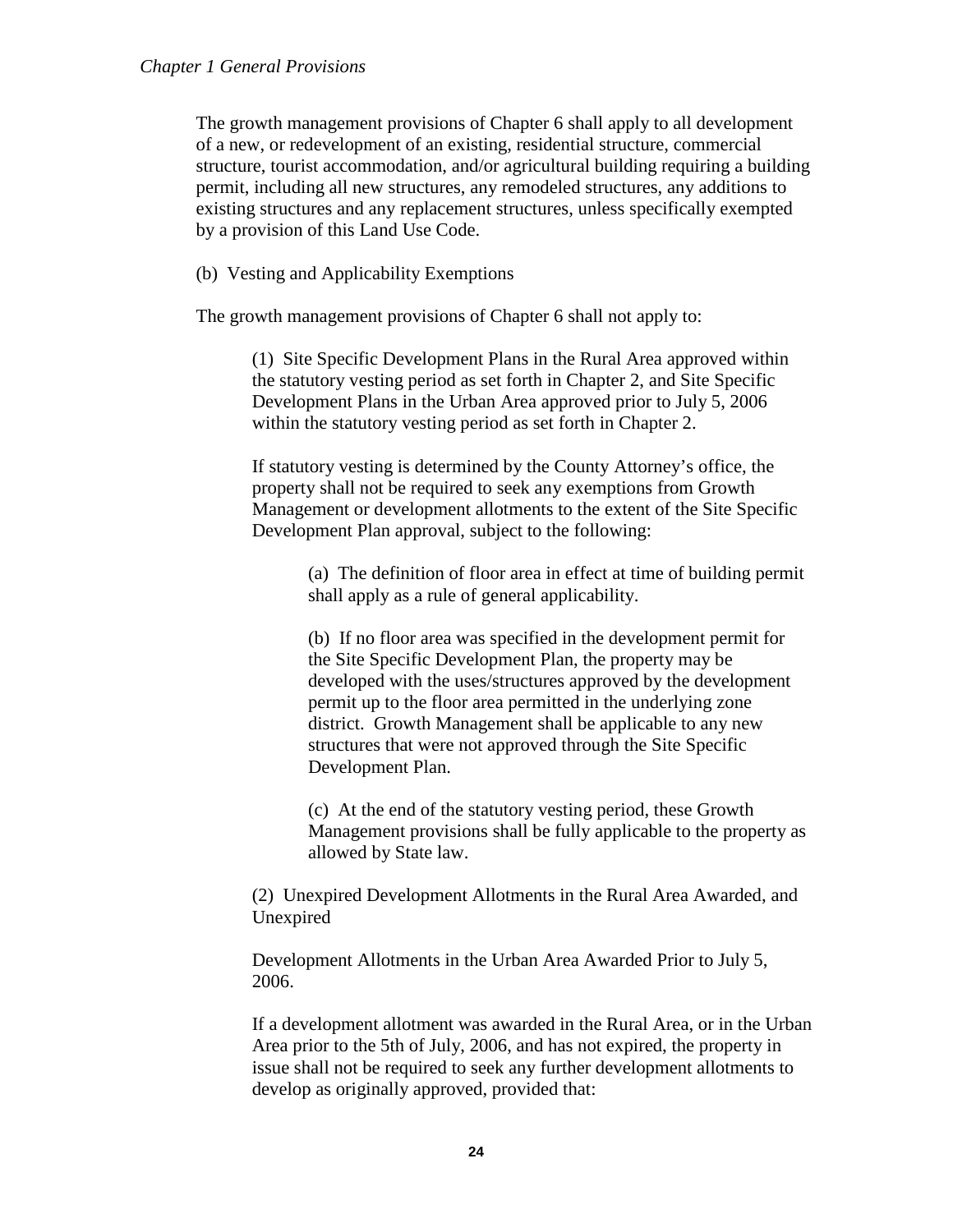(a) The property in issue shall be allowed to develop up to the floor area set forth in the underlying zone district or development permit, provided that the definition of floor area in effect at time of building permit shall apply as a rule of general applicability. If floor area is not limited by the zone district or was not specified in the development permit, the property owner shall be entitled to develop a single-family dwelling unit with up to five thousand, seven hundred fifty (5,750) square feet of floor area in accordance with Sec. 6-30-100.

(b) If the development proposed exceeds the number of units or floor area of the original development allotment and development permit, an incentive/exemption from Growth Management or development allotment shall be required for the additional development.

(c) If the development allotment is associated with a Site Specific Development Plan approval that is statutorily vested, then Sec. 1-  $70-20(b)(1)$  shall apply.

(3) County-Approved Subdivisions, Low Impact Subdivisions, Lot Splits, pre-1989 Fully Developed Lands Subdivision and PUD Approvals specifying the square footage allowed and approved in the Rural Area or approved in the Urban Area prior to July 5, 2006.

Any County-approved subdivision, low impact subdivision, lot split, and/or planned unit development that was approved in the Rural Area or that was approved in the Urban Area prior to the 5th of July, 2006, and that specified the floor area allowed in the development permit shall be permitted to develop as originally approved, provided that:

> (a) The property in issue shall be allowed to develop up to the floor area set forth in the underlying zone district or development permit, provided that the definition of floor area in effect at time of building permit shall apply as a rule of general applicability. If floor area is not limited by the zone district or was not specified in the development permit, the property owner shall be entitled to develop a single-family dwelling unit with up to five thousand, seven hundred fifty (5,750) square feet of floor area as set forth in Sec. 6-30-100.

(b) If the development proposed exceeds the number of units or floor area of the original development allotment and development permit, an incentive/exemption from Growth Management or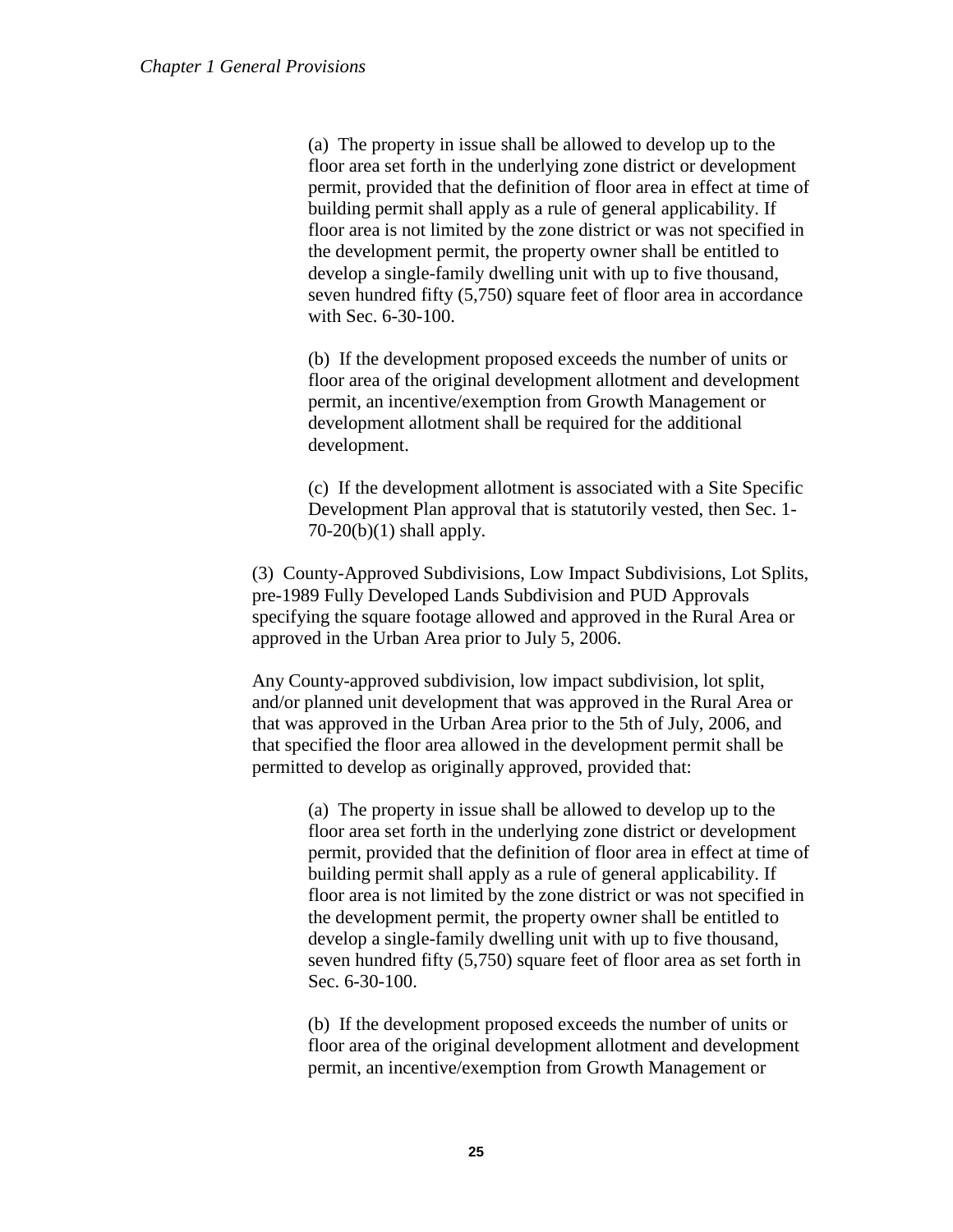development allotment shall be required for the additional development.

(c) If the County-approved subdivision or PUD is associated with a Site Specific Development Plan approval that is statutorily vested, then Sec. 1-70-20(b)(1) shall apply.

(4) Any Property Determined by a Court of Law or the County to be Vested Under the Common Law of the State of Colorado.

The extent of any common law vesting and the applicability of the growth management provisions of Chapter 6 shall be made on a case-by-case basis by the County Attorney.

### <span id="page-25-0"></span>**1-70-30: DEVELOPMENT EXACTIONS AND IMPACT FEES**

The development exaction and impact fee provisions of Chapter 8 shall apply to all development of a new or redevelopment of an existing residential structure, commercial structure, tourist accommodation, and/or agricultural building requiring a building permit, including all new structures, any remodeled structures, any additions to existing structures and any replacement structures, and any change in the use of an existing structure, unless specifically exempted by a provision of this Land Use Code. Specific types of development or activity are exempt from some development exactions and impact fees pursuant to the provisions of Chapter 8.

### <span id="page-25-1"></span>**1-80: OFFICIAL ZONING MAP**

### <span id="page-25-2"></span>**1-80-10: ESTABLISHMENT OF ZONING MAP**

The boundaries of the zone districts established in this section of this Land Use Code shall be depicted on the Pitkin County Official Zoning Map incorporated herein by reference. A copy of the Zoning Map shall be located in the Community Development Department at all times for inspection by the general public.

### <span id="page-25-3"></span>**1-80-20: REZONING OR ESTABLISHMENT OF NEW ZONE DISTRICTS**

If amendments are made to the boundaries of the Zoning Map pursuant to the procedures in this Land Use Code, such amendments shall be entered on the Zoning Map regularly after amendment.

### <span id="page-25-4"></span>**1-80-30: LOCATION OF OFFICIAL ZONING MAP**

The Official Zoning Map shall be located in the Community Development Department. In the event of a conflict between the Official Zoning Map and a resolution of the Board of County Commissioners amending the map, the resolution shall prevail.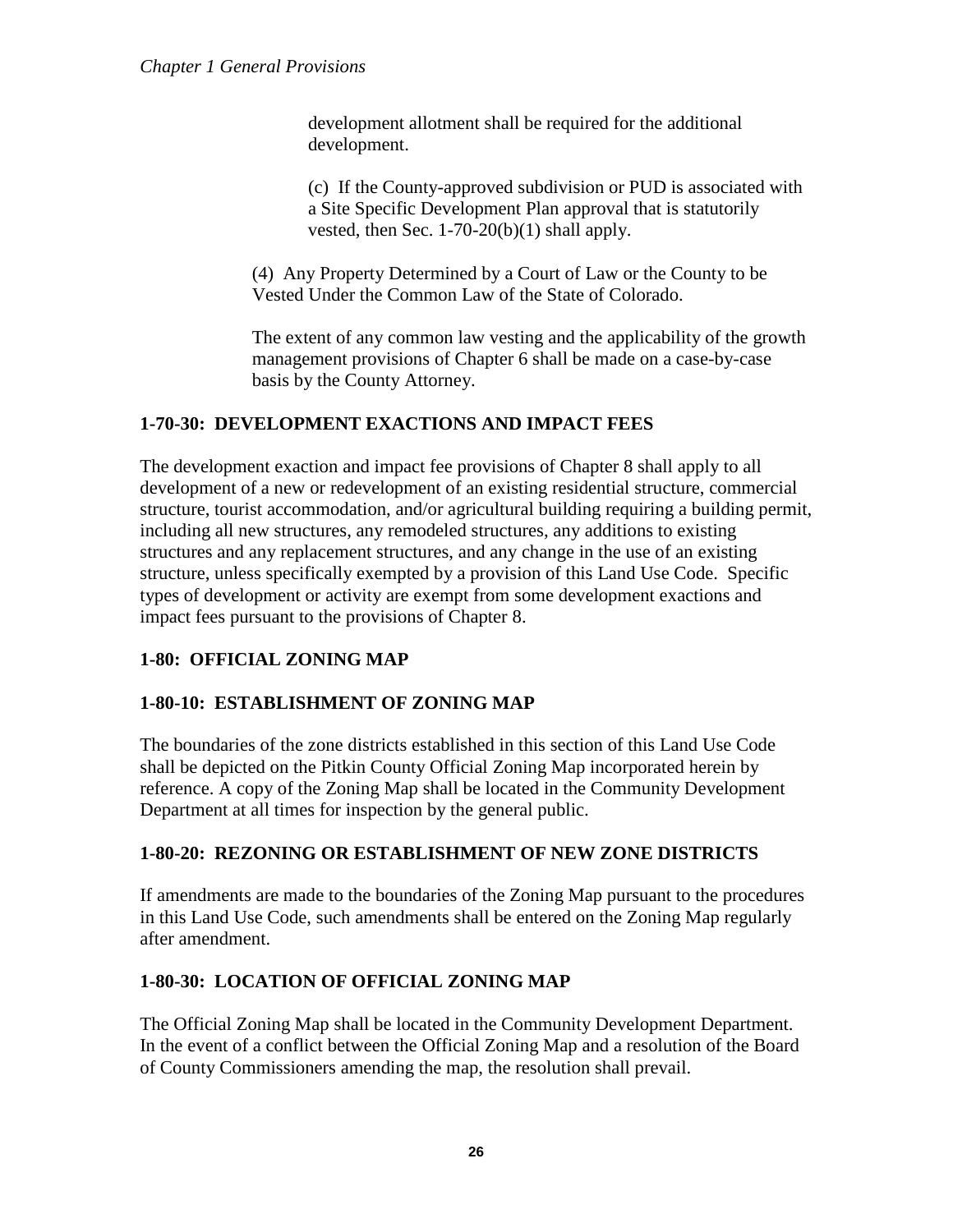## <span id="page-26-0"></span>**1-80-40: PROPERTIES LOCATED IN MORE THAN ONE ZONE DISTRICT**

Unless a different rule is stated for specific zone districts or circumstances elsewhere in this Land Use Code, the existence of more than one (1) zone district on a lot or parcel shall be governed by the following rules:

(a) Most Restrictive Zone Governs

An unsubdivided parcel shall be governed by the most restrictive zoning on the parcel in terms of allowed floor area; or, where the floor area is identical in all zones, the most restrictive zoning on the parcel in terms of uses allowed. The existence of more than one zone shall not create the right to develop the permitted uses available in each zone, but rather the more restrictive zone shall control. This provision shall not affect the ability to subdivide the property as may be possible pursuant to existing zoning, and upon subdivision, the original zoning (or rezoned zoning) shall govern the property.

(b) Subdivision Required Along District Lines

Where a parcel is zoned in more than one (1) zone district, the subdivision of that parcel shall be required along district lines. If the resulting parcels would be nonconforming in size, a rezoning shall be required as a prerequisite to subdivision.

(c) Rezoning

If a legal lot or parcel is located in more than one (1) zone district, and the existence of multiple zone districts on the property materially hinders the use of the property for permitted purposes, the applicant may apply for a rezoning of the property pursuant to the procedures in Sec. 2-40-10.

# <span id="page-26-1"></span>**1-80-50: PROPERTIES LOCATED IN MORE THAN ONE JURISDICTION**

No subdivision shall be deemed to occur by virtue of a jurisdictional line. A parcel which is situated in another jurisdiction in addition to Pitkin County shall be considered as a whole, and the zoning district applicable in Pitkin County shall be considered on the entire parcel for purposes of determining what development is available in Pitkin County. If development has occurred on a parcel located within Pitkin County and another jurisdiction, such development shall be considered in determining the available development within Pitkin County.

# <span id="page-26-2"></span>**1-90: CONFLICTING PROVISIONS**

# <span id="page-26-3"></span>**1-90-10: CONFLICT WITHIN CODE**

Where there exists a conflict between any limitation or requirement in this Land Use Code and any applicable limitation or requirement contained elsewhere in this Land Use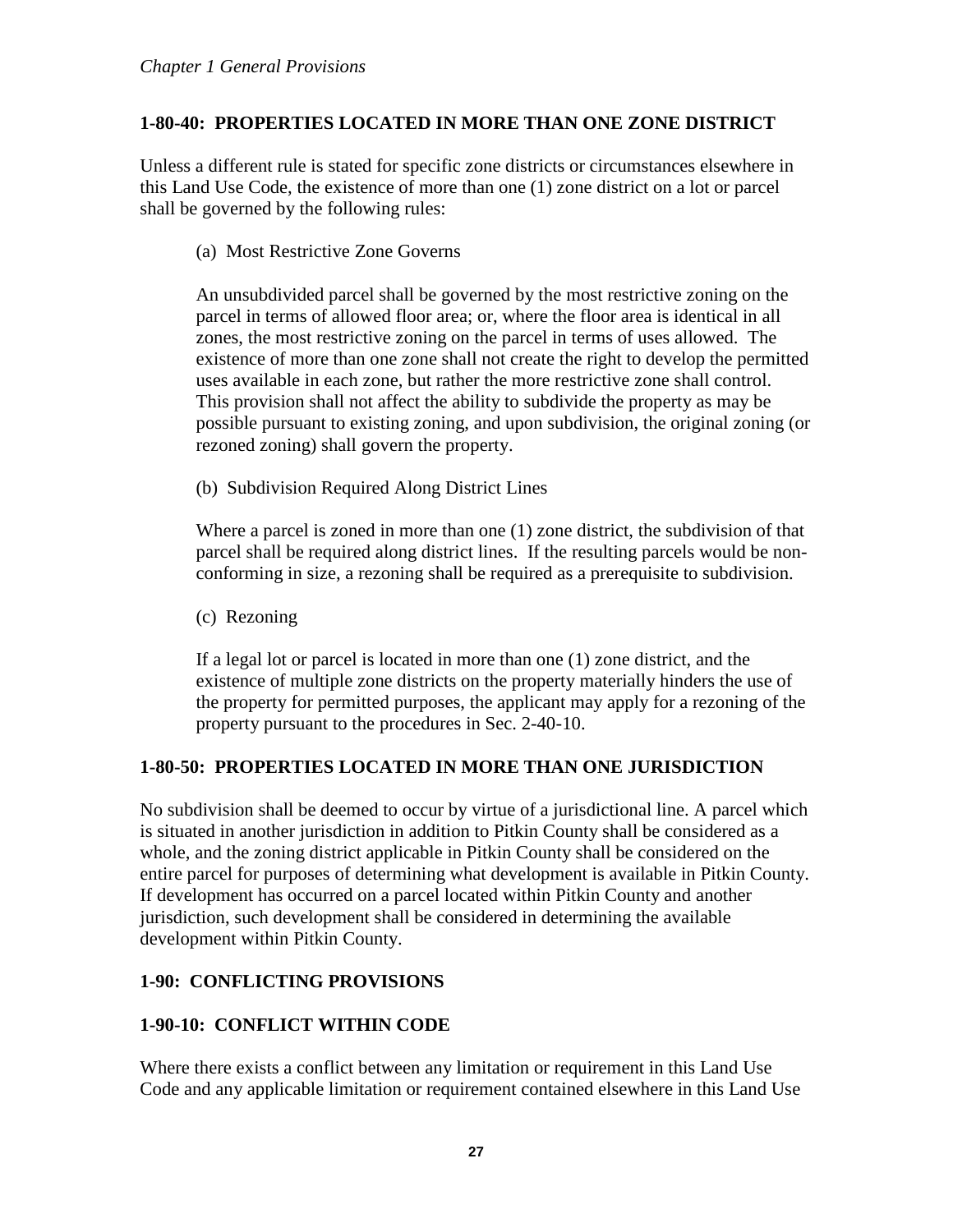Code, the more restrictive limitation or requirement shall prevail. Figures, charts and tables in this Land Use Code are intended as a guide to the use of this Land Use Code. Where there is a conflict between any figure, chart or table and the written text of this Land Use Code, the text shall prevail.

#### <span id="page-27-0"></span>**1-90-20: CONFLICT WITH OTHER PITKIN COUNTY REGULATIONS**

Where a conflict exists between the provisions of this Land Use Code and any other resolution, regulation or policy of Pitkin County, the provisions of this Land Use Code shall control.

### <span id="page-27-1"></span>**1-100: TRANSITIONAL PROVISIONS**

## <span id="page-27-2"></span>**1-100-10: GENERAL PROVISION**

The provisions of this Land Use Code shall apply to all properties for which a complete development application for the type of approval or development permit being requested has not been received prior to July 5, 2006. If a complete development application for a specific type of approval or development permit has been received by the County prior to July 5, 2006, or if a development permit or approval has been granted prior to July 5, 2006, then the provisions of the Pitkin County Land Use Code in effect on the date such application was received shall apply to that application, and to the completion of development covered by that application to the extent that the application/development is statutorily vested. However, after July 5, 2006, the provisions for lapsing of development approvals set forth in Sec. 2-20-160 and Table 2-1 shall apply to all development permits and approvals, regardless of when approved. The provisions of this Land Use Code shall apply to any later approvals of a different type. For example, if a complete application for a subdivision of land has been filed prior to July 5, 2006, then the provisions of the Pitkin County Land Use Code in effect on the date the application was filed shall apply to the completion of the subdivision, up to and including the final plat. However, it the applicant files an application for a special review use after July 5, 2006, then the provisions of this Land Use Code shall apply to that application.

### <span id="page-27-3"></span>**1-100-20: VOLUNTARY USE OF THIS LAND USE CODE**

Notwithstanding Sec. 1-100-10 above, if an applicant or property owner whose application is governed by an earlier version of This Land Use Code voluntarily chooses to have the provisions of this Land Use Code apply, then the provisions of this Land Use Code shall apply. However, any such election by an applicant or property owner shall apply to the entirety of this Land Use Code. No applicant or property owner may elect to HAVE ONLY PART OF THIS LAND USE CODE APPLY TO THEIR PROPERTY OR APPLICATION.

#### <span id="page-27-4"></span>**1-100-30: "1041 REVIEW" APPROVALS DURING PRECEDING THREE YEARS**